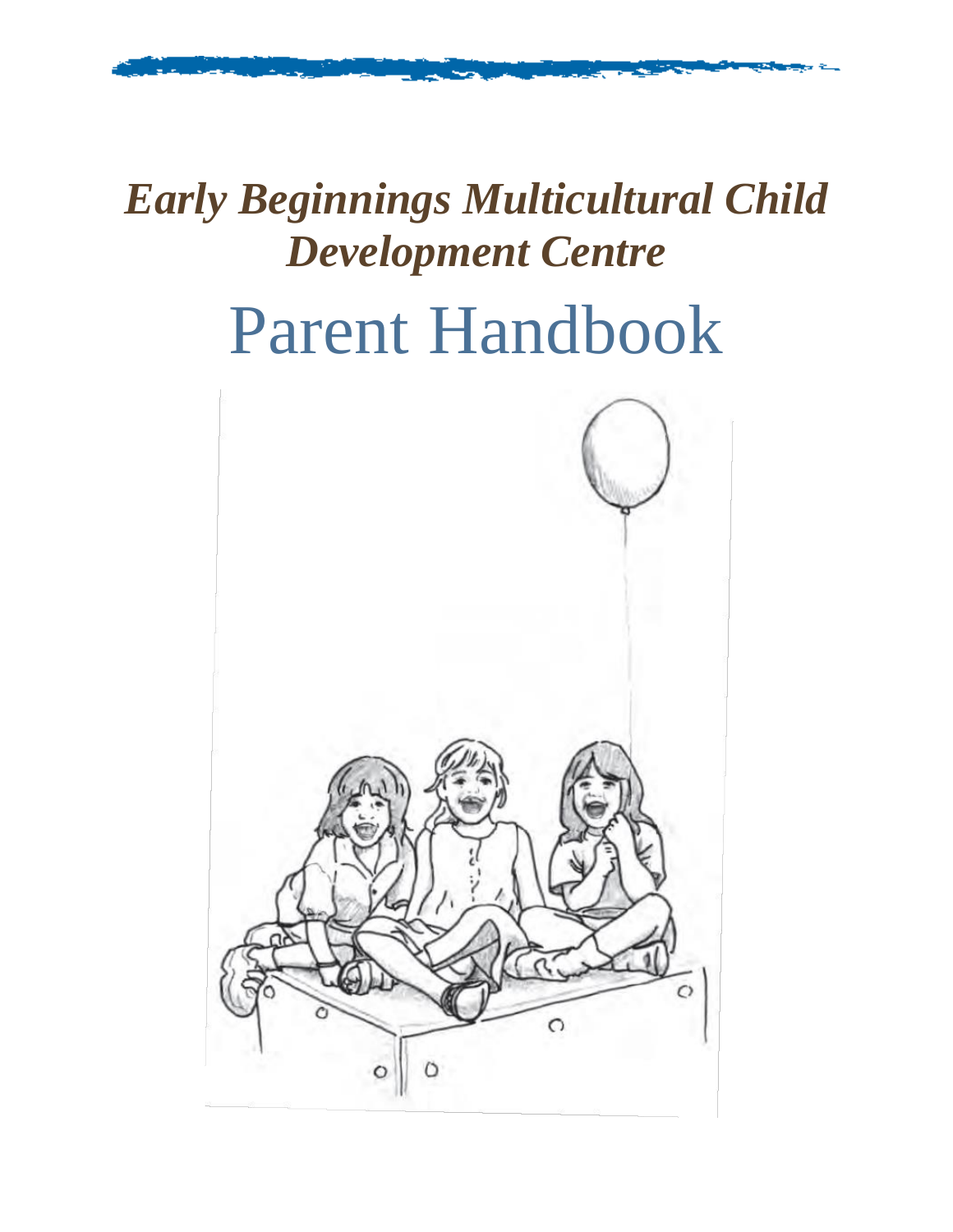Message

*from the director*



welcome! Welcome<br>10" N2" D"21"  $\frac{17}{10}$  D'31<sup>-1</sup> M<sub>Mbl</sub> IIpur<sub>Jialliaem!</sub> bienvenue! hivja fell

Welcome to the Early Beginnings family! I use the word "family" because that's how I see Early Beginnings; as a big family.

I am proud to say that since we first opened

our doors in 1989 we have provided a positive first learning experience to several hundred children in Ottawa's Jewish and greater community.

Our primary goal is to provide a caring, fun, stimulating, and educational environment. The qualified and enthusiastic staff create a setting where children will form their first friendships and learn things that they will carry with them throughout their lifetime; such as respect for others, acceptance, and inclusion.

Your child will be welcomed into our Early Beginnings family and start onto his/her path of fun and learning.

Sandy Deyo, RECE

Sandy Deep



**Director**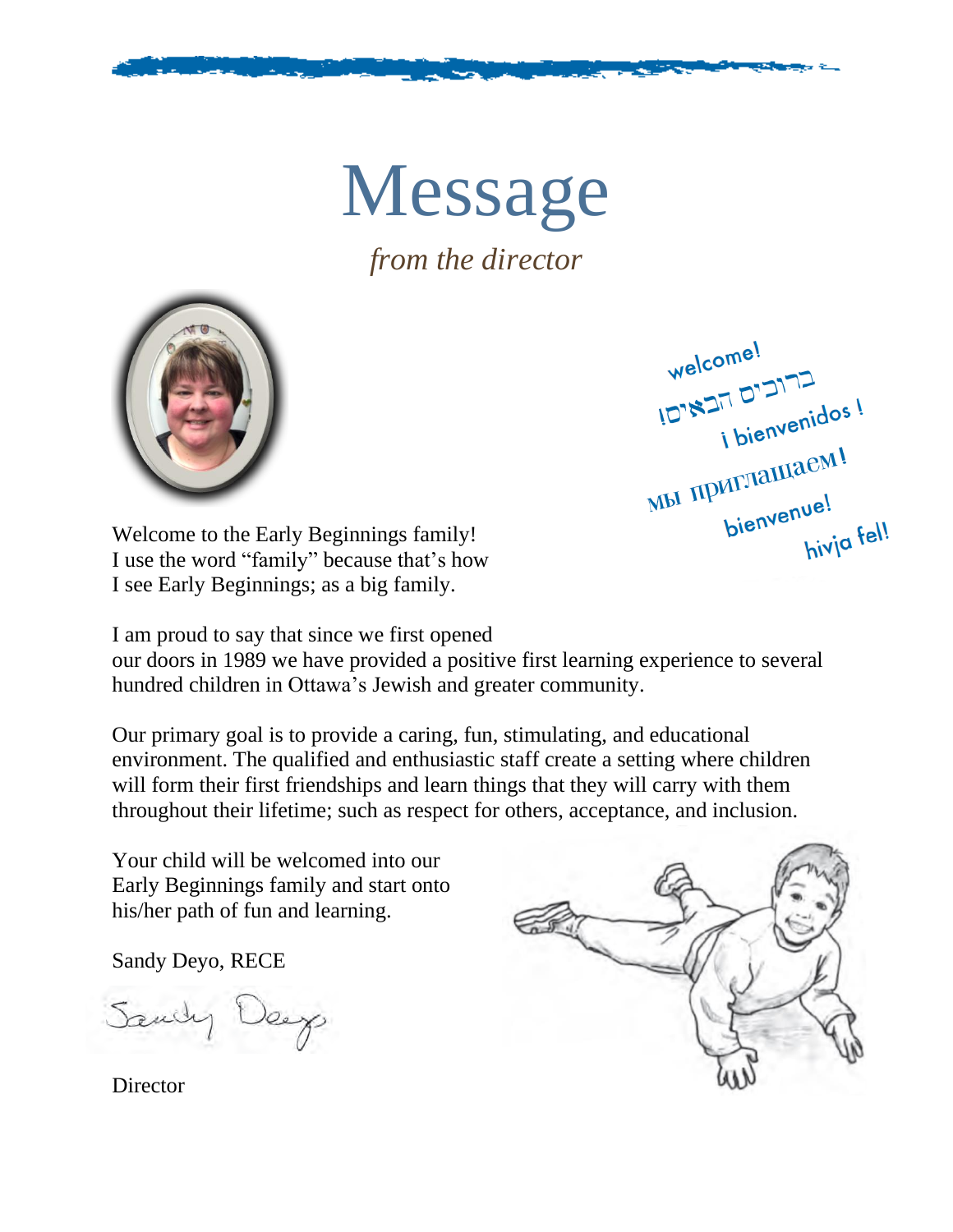# Our Program

Early Beginnings accepts children from the age of 18 months to 5 years. We offer full-time care only. We have two main age groups; Toddlers (ages 18 months to 2.5 years) and Preschoolers (ages 2.5 to 5 years). The staffing ratios are in accordance with the Child Care and Early Years Act; Toddlers 1:5 and Preschoolers 1:8.

We are licensed by the Ministry of Education annually to ensure that we are in compliance with the Child Care and Early Years Act.

#### our mission statement

Early Beginnings is committed to providing the highest-quality childcare, education, and work/life solutions for families in Ottawa. We strive to remain at the forefront of early childhood education, and to always ensure a welcoming environment that is respectful of the diversity that exists within our center.

Originally founded as the 'Ottawa Jewish Daycare', Early Beginnings maintains the Jewish character of its founding institution by highlighting Jewish culture in daily lessons and activities and serving kosher food. Priding ourselves on the multi-cultural nature of our program, we also celebrate the holidays and traditions that are important to our students from the broader, non-Jewish community.

Our goal is to ensure happy children, satisfied parents, and high quality staff in a respectful and healthy environment.

#### goal

Our goal is to promote active learning. During our daily program, children are actively involved with materials, activities and people, all of which consider the total social, emotional, physical and intellectual growth of the child. \*See more about our goals in our program statement.\*

#### philosophy

Early Beginnings Multicultural Child Development Centre supports the belief that young children learn through action, and that a positive environment for learning should be one that exercises and challenges the developing potential of each child. As teachers in the field of Early Childhood Education, we view our role as supporters in all aspects of child development, encouraging children to express themselves as individuals and to learn respect for others.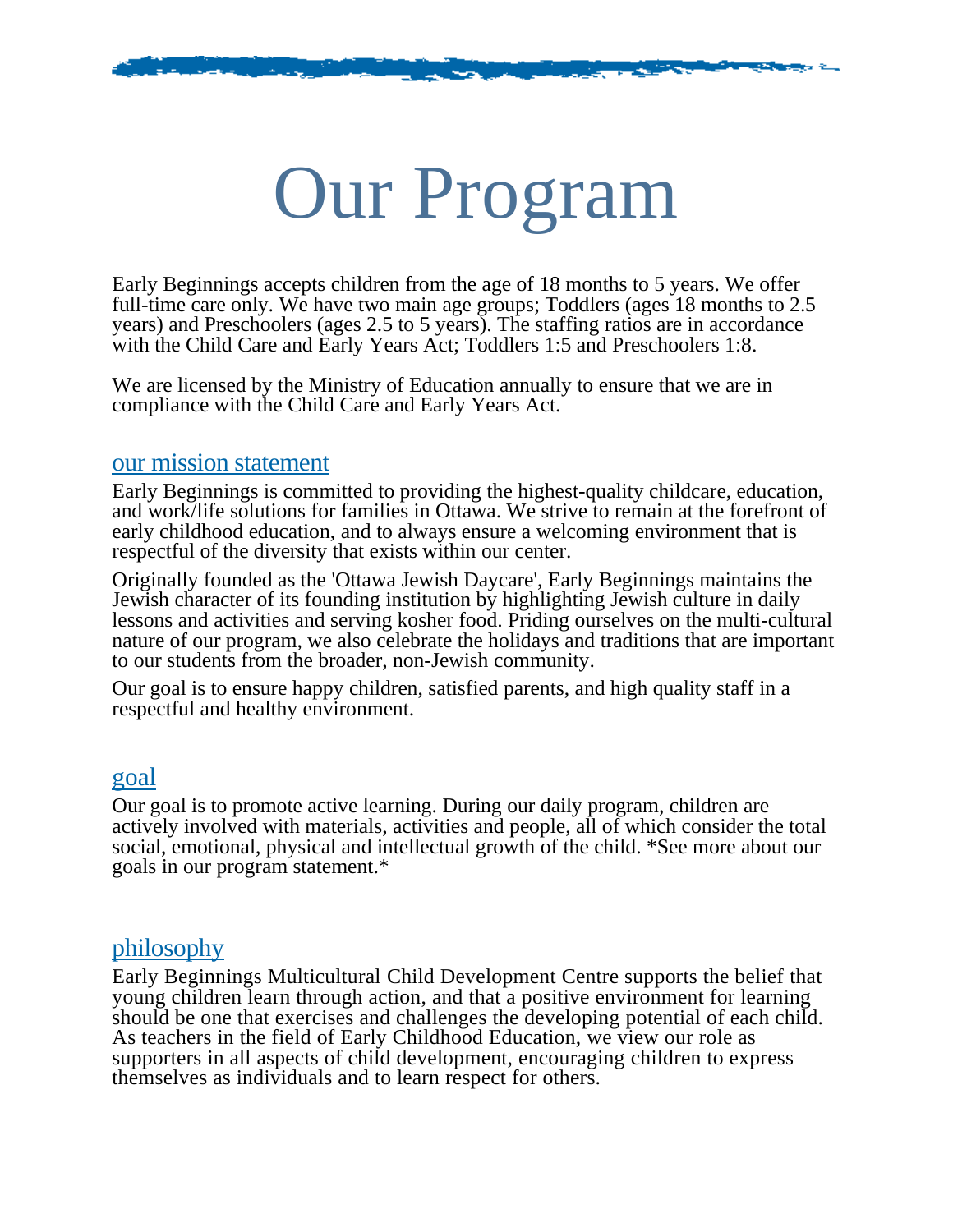# Program Statement

May/2016

As a Ministry of Education licensed childcare facility, Early Beginnings Multicultural Child Development Centre of Ottawa-Carleton follows the regulations stated in the Child Care and Early Years Act, 2014.

Also in 2014, the Ministry introduced a new pedagogy for early learning. It's called "How Does Learning Happen?". Early Beginnings has adopted the philosophies and thoughts about learning that are outlined in this pedagogy. All educators have read the document and will apply those philosophies and thoughts in the classroom and to their curriculum.

"How Does Learning Happen" reminds us, as educators, that children are competent, capable, curious, and rich in potential. It also believes that there are four main conditions that are necessary for all children to thrive in an early learning environment and in all other areas in their lives. These four foundations of "How Does Learning Happen" are:

- Belonging
- Well-Being
- Engagement
- Expression

Early Beginnings believes that children learn best through action and play. Our educators will create classroom environments, both physical and emotional, that encourage and support play-based learning as well as actively promote the development of the four essential conditions of belonging, well-being, engagement, and expression.

We ensure a welcoming environment that is respectful of the diversity which exists within our center.

# Early Beginnings' Goals:

Our goals for the children and our program are consistent with those of the Child Care and Early Years Act and How Does Learning Happen in the following categories:

1. Health, safety, nutrition, and well-being of the children: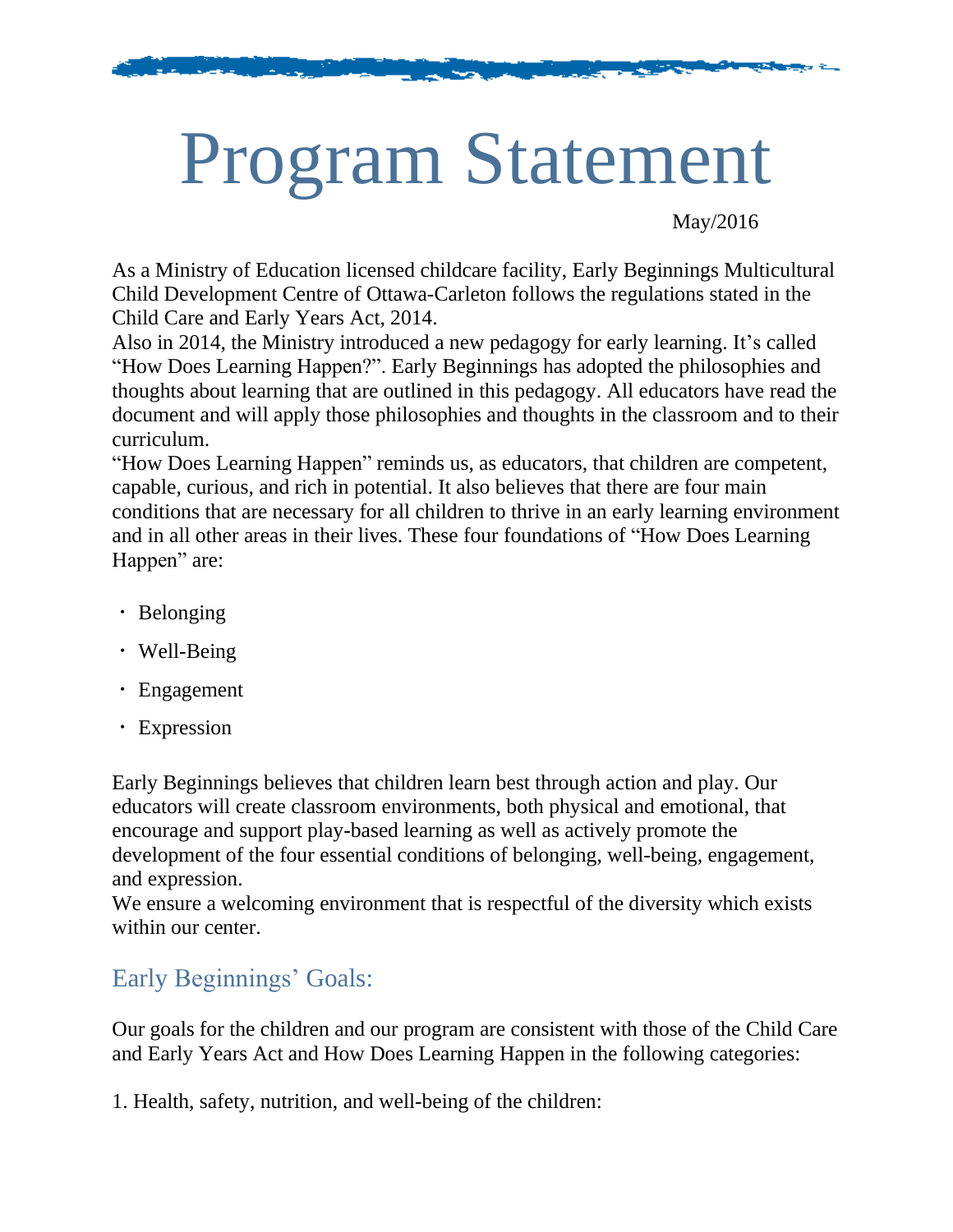

The health and safety of our children is of utmost importance to us. We strive to provide a clean and safe environment where the children can play and explore. Early Beginnings is proud to maintain a kosher kitchen, which is a dietary requirement for many of our families. While our menu is kosher, it is also consistent with the guidelines of Canada's Food Guide. We have an on-site full-time cook who prepares all of our meals and snacks. We gladly provide food substitutions for any children with allergies, food sensitivities, or dietary restrictions. The overall well-being of our children is something that all Early Beginnings employees do their best to promote by being warm and compassionate people who accept every child in our care as an individual. The educators develop close relationships with the children. Through formal and informal observations they are able to meet their individual needs in all areas of development.

2. Support positive relationships with children, families, and staff:

Early Beginnings strives to develop and maintain open and positive relationships with the children and their families. In doing so, we promote and foster a sense of belonging and partnership with them and their children.

The educators engage in daily face-to-face communication with the parents; answering questions about their child's day, telling them about a milestone moment their child may have had during the day, or simply listening to a parent's concern about a particular issue.

The Director maintains an open communication with the parents both verbally as well as via email, always letting them know that they are welcome to reach out at any time with a question or concern.

3. Encourage children to interact and express themselves in a positive way and support their ability to self-regulate:

The educators at Early Beginnings will promote, actively encourage, and when necessary, assist the children to express themselves (thoughts, feelings, and needs) and communicate with their peers and teachers.

We provide a learning environment which is play-based and allows the children to have some input and control into what they want to do and learn about. The teachers will observe the children and what they are interested in and follow their cues. Many of the daily activities will be child driven and teacher supported.

This kind of learning environment demonstrates that children are indeed competent, curious, capable, and rich in potential.

Activities such as "Show & Tell" will give the children an opportunity to verbally share with their peers something from their world at home. It also helps to create the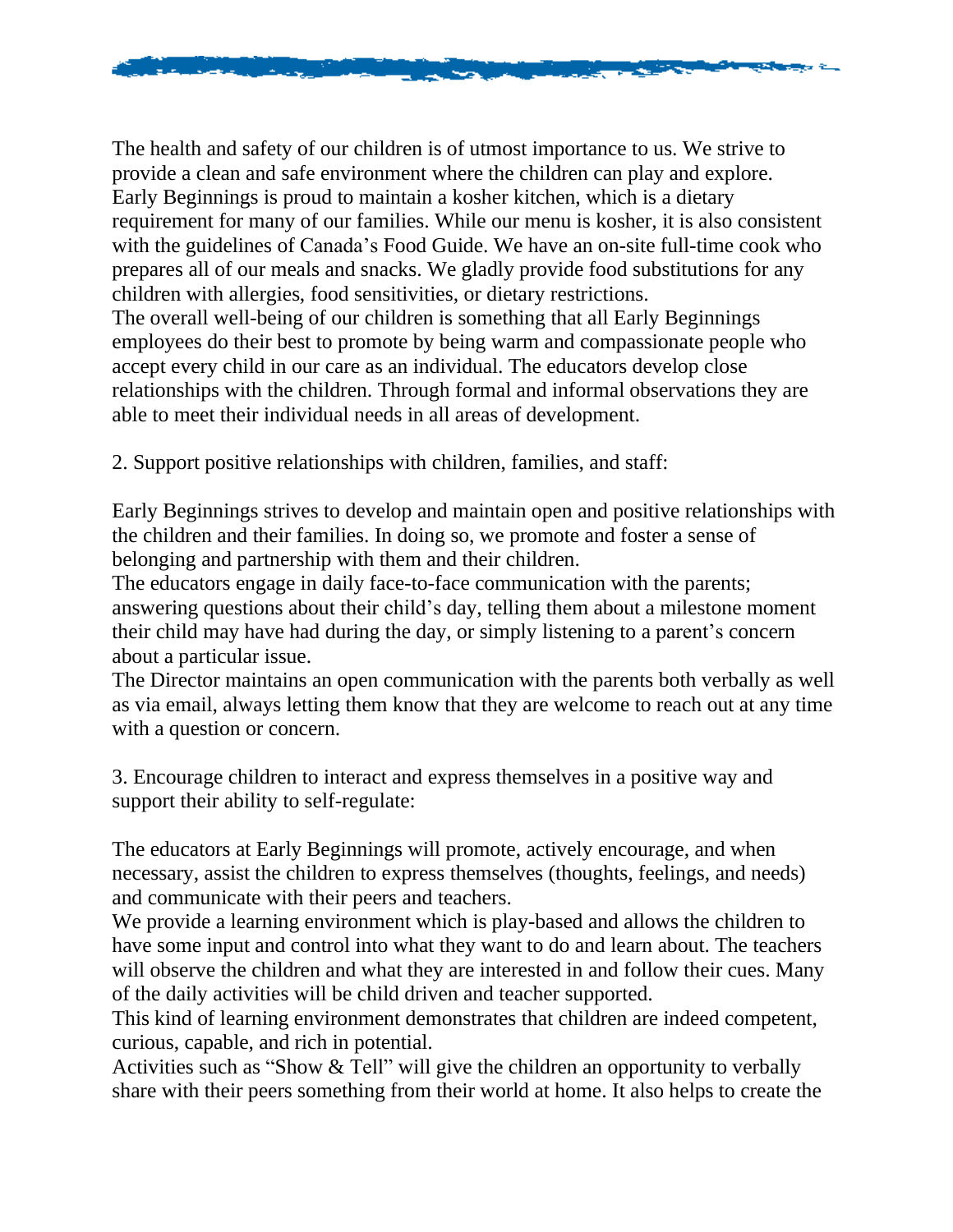

four conditions outlined in "How Does Learning Happen" that are crucial to a child's healthy overall development: belonging, well-being, engagement, and expression. Learning to self-regulate is a process and can be very difficult for some children. "How Does Learning Happen" describes self-regulation as "how a child is able to deal effectively with stressors and then recover." Assisting a child in regaining a calm and peaceful feeling after an emotional outburst or some other kind of stressful situation is one way our educators can foster self-regulation. It could be something as simple as showing the child how to calm his/her breathing, counting to ten, or squeezing a stress ball.

Our goal is to empower children by teaching them strategies and giving them tools so they can eventually learn to cope with the stressors in their environment and be in control of their emotions.

4. Foster the children's exploration, play, and inquiry and provide child-initiated and adult supported experiences:

Our educators are observers. They will take note of what sparks the children's interest and what they are curious about. Knowing that the children are competent, curious, capable, and rich in potential, we want them to feel that their thoughts and ideas are valued. We can give them that sense of belonging by allowing them to have input in what they want to learn about. When planning the daily and weekly activities, the educators will reflect upon what they have observed and provide opportunities and materials for the children to engage in and explore.

The teachers give children the freedom to choose what activities they want to take part in and what area of the class they want to play in. They are there to support their play and engage with them as they learn. The teachers will use resources such as books, photographs, or a computer to enhance/accompany the materials in the classroom.

5. Plan for and create a positive learning environment and experiences in which each child's learning and development will be supported:

We believe that the foundation of every positive learning environment is the positive relationships between the educators and the children. By spending time with them, both one-on-one and in a group, and through formal and informal observations, the educators will develop these relationships and bonds with the children. They will get to know their individual personalities, likes/dislikes, and who each child is as a person.

The educators recognize and respect that every child is unique and therefore learns and develops at a different pace. All children will be encouraged to feel like they are a valuable part of the group, regardless of any special needs or learning issues.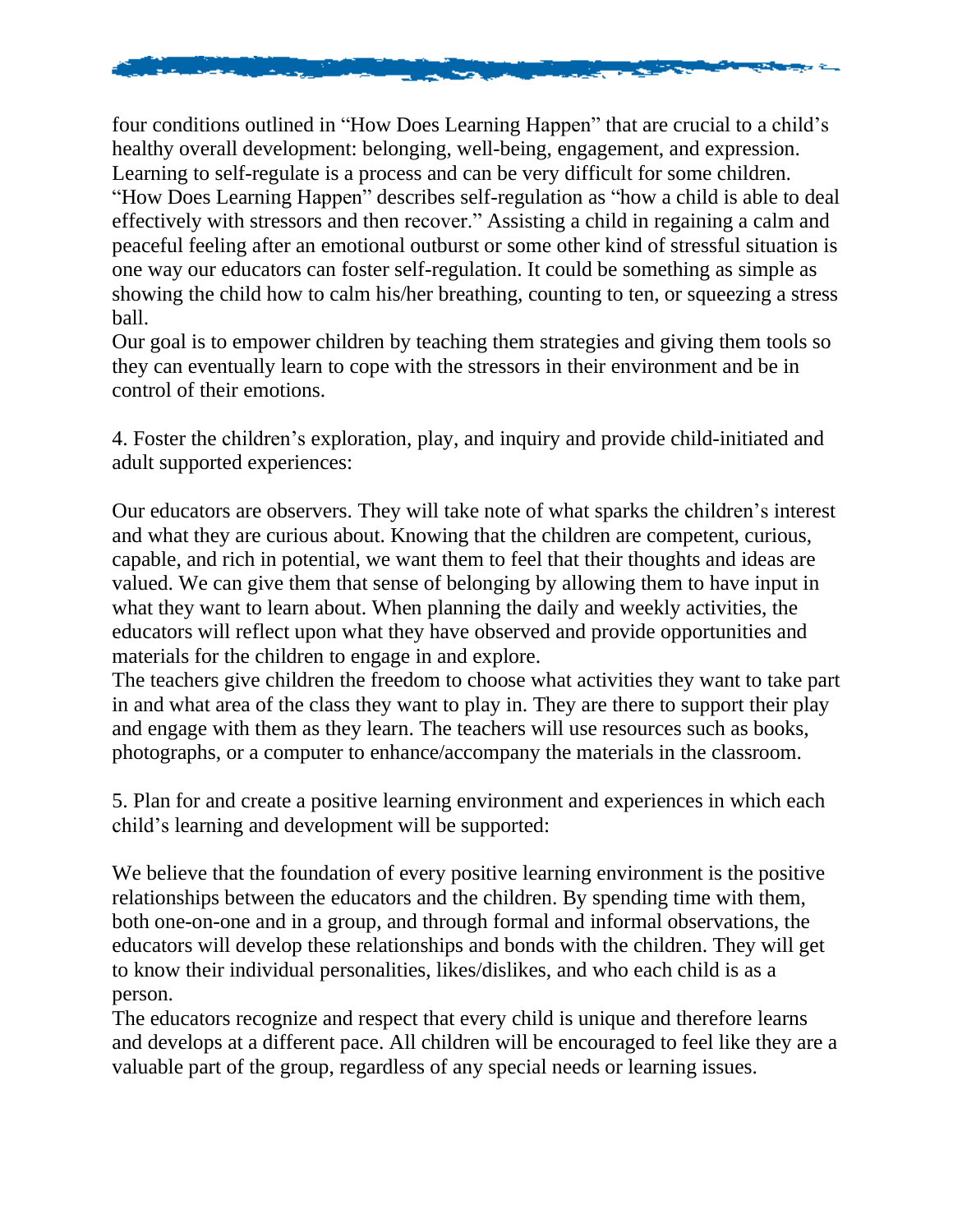

If there are children who have special needs, whether they be physical, emotional, or otherwise, they will be supported by the teachers. In certain cases and with the parent's permission, we may call upon the assistance of community partners such as Children's Integration Services or the Ottawa Children's Treatment Center.

6. Incorporate indoor and outdoor play, as well as active play, rest, and quiet time, into the day, and give consideration to the individual needs of the children receiving care:

Along with daily indoor activities, each day (weather permitting) the children will spend a minimum of two hours outside. We believe that it is crucial that both a child's mind and body need activity.

On days that the weather does not allow us to spend time outside, the teachers may set up an obstacle course in the hallway or bring out riding toys, balls, and other gross motor equipment.

Just as we feel that children's bodies and minds require exercise, we also recognize that they need time to recharge. Each child will be allowed to rest, relax, and/or sleep after lunch. During the second hour of the two hour rest time we provide a "waker's program" for our JK children. The waker's program takes place in the JK classroom. This program allows our oldest children who may have outgrown their nap, to engage in quiet activities.

7. Foster the engagement of and ongoing communication with parents about the program and their children:

At Early Beginnings we strive to keep an open and ongoing communication with all our families.

The parents and educators communicate face to face daily during the drop-off and pick-up times. This is an opportunity to pass along information about the child's night/day and share any concerns, issues, or questions they may have. It's also a time to share the child's successes and milestones. If a parent or one of the educators has something they want to discuss that would require a bit more conversation than what is feasible during the drop-off or pick-up time, we will schedule phone meeting or a time for them to meet. Aside from this daily communication, we offer parent/teacher meetings twice a year. This is a time to discuss in a bit more detail the children's progress and development.

To help give parents a glimpse of what goes on during their child's day at Early Beginnings, we use a communications "app" called **See Saw**. Through the app, the teachers will post pictures/videos of classroom activities. See Saw also allows private messaging between teachers and parents.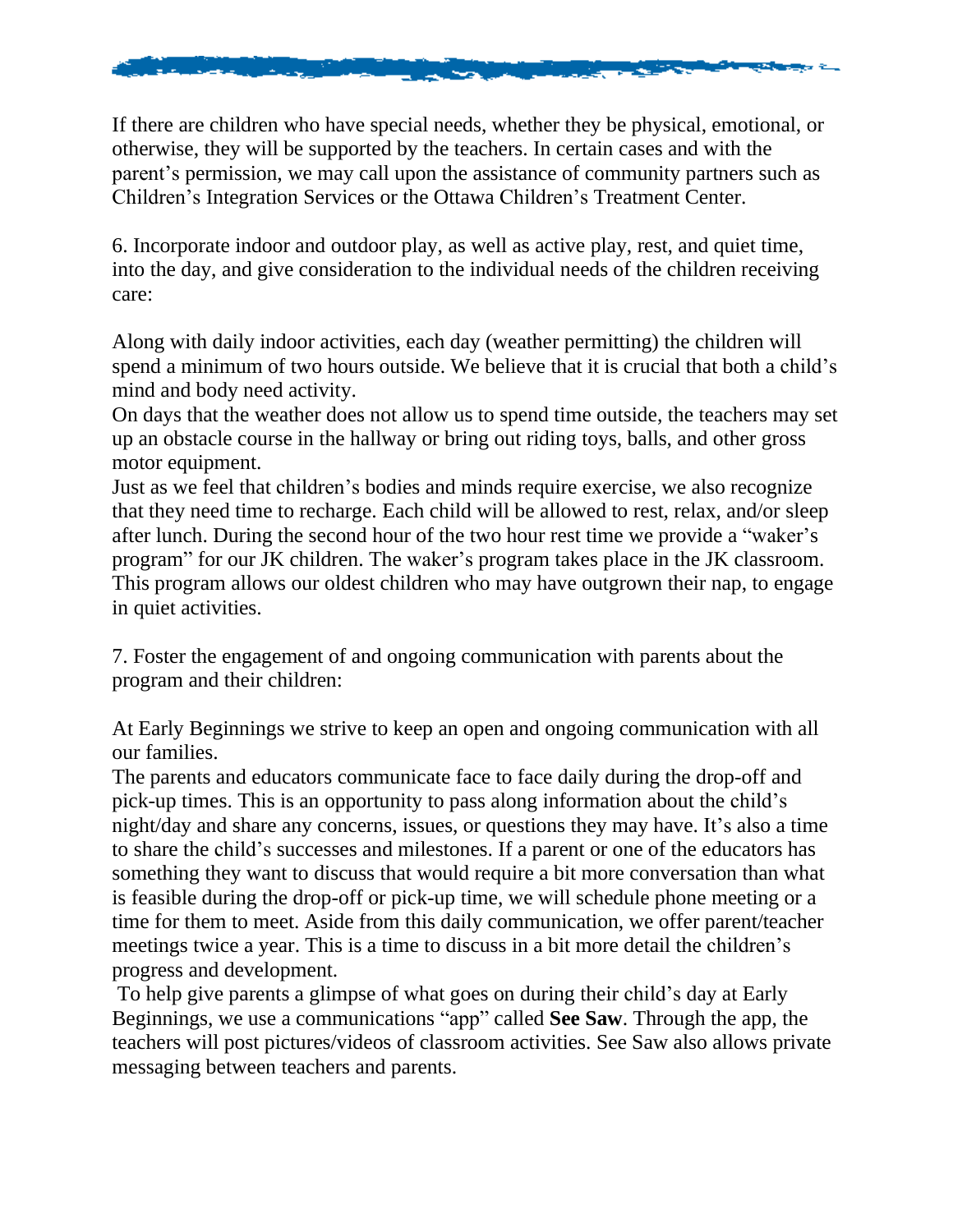

Early Beginnings always welcomes feedback and input from parents. The Board of Directors asks the families to participate in a parent satisfaction survey in order to learn what they think about our program, our educators, our menu, and other various parts of our center. Gaining this feedback helps us to better serve our families. We also encourage parent feedback/communication in regards to our "How Does Learning Happen?" documentation. The educators will sometimes post observations and photos of the children in the classroom as part of their programming.

8. Involve local community partners and allow those partners to support the children, their families, and staff:

Early Beginnings works with a variety of community partners from both the Jewish community and broader Ottawa community.

Our center is located on the campus the Soloway Jewish Community Center and we have access to their facility to use their gymnasium as well as their swimming pool. Our Senior preschool and JK classes participate in a "Reading Buddies" program at a Jewish school located on campus. The children go for library visits where they are read to by the school's librarian are able to browse through the library and check out books to bring back to their classroom at Early Beginnings. These children also visit the residents at the long-term care center for Seniors on campus.

Early Beginnings also partners with the Early Childhood Education Program at Algonquin College. We accept students on field placement and our educators get the opportunity to guide them while they are with

us. We are proud to be a part of the Early Childhood Education mentoring team. We have an awareness of what services and programs are available locally for our children and families so we are able to guide parents to them when necessary.

9. Support staff or others who interact with the children at our center in relation to continuous professional learning:

At Early Beginnings we take tremendous pride in being a high quality child care center. There are many things that contribute to making a child care center one of high quality, but at the core of any great center are the educators. Our educators are warm, caring, hardworking, and enthusiastic professionals who truly take pleasure from being able to work with young children.

We feel that it's important for the staff to engage in professional learning. The educators will be encouraged to participate in information sessions, workshops, professional discussions, or webinars that may aid in building their knowledge and understanding of child care related topics such as the new pedagogy "How Does Learning Happen?", working with children who have special needs, or learning how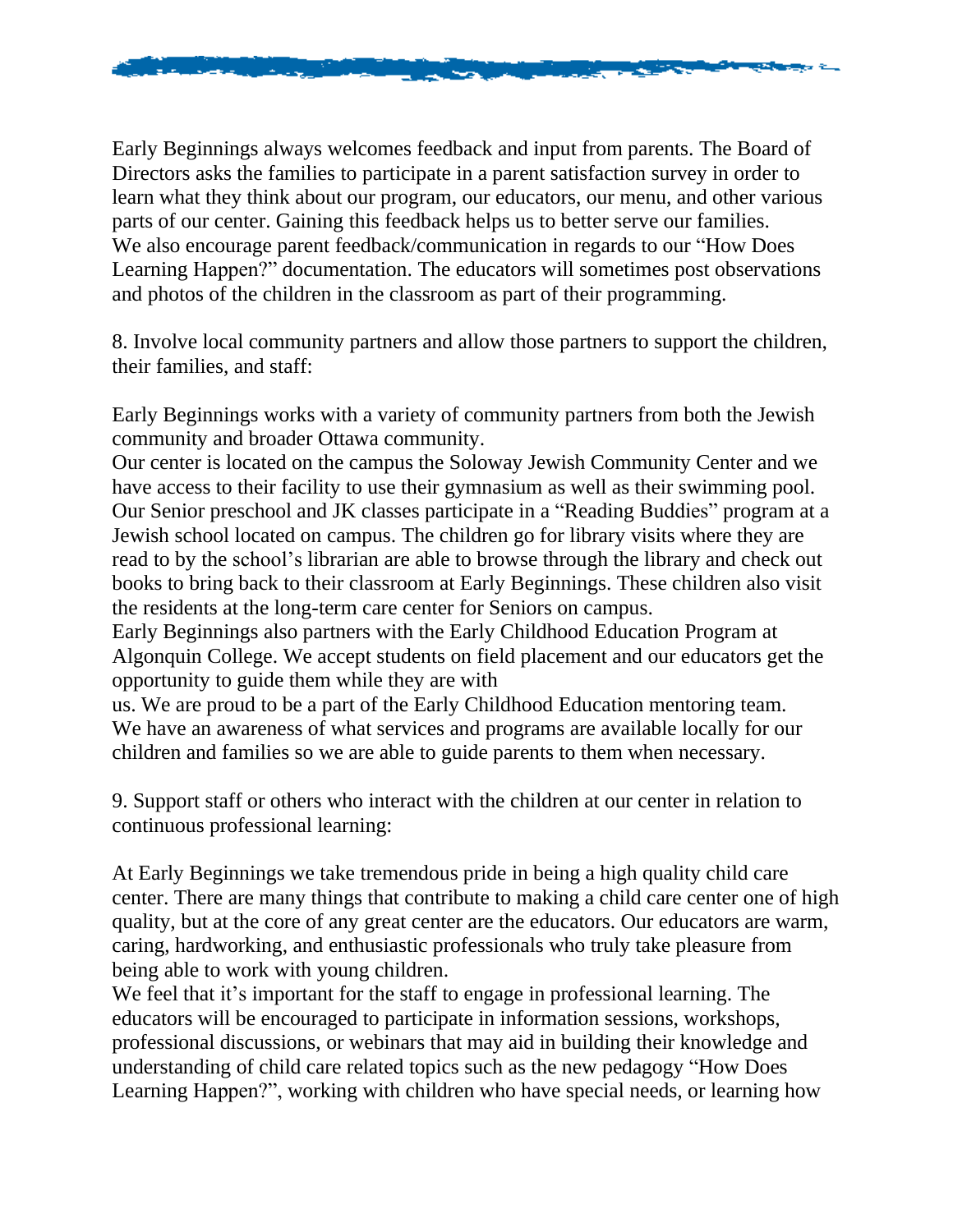

to communicate positively and effectively with Toddlers. The Director shall share any upcoming opportunities for professional development with the staff via email and/or posting flyers for them in the staff room.

Our teachers who are Registered Early Childhood Educators (RECEs) and are members of the College of Early Childhood Education, they will be able to participate in the Continuous Professional Learning Program that the college offers.

To help support the teachers with their ongoing learning, Early Beginnings will cover the cost of any workshop or training opportunity.

During staff meetings we will continue to discuss and reflect upon "How Does Learning Happen" and how we will apply its philosophies to our program.

10. Document and review the impact of our Program Statement:

Early Beginnings' Program Statement will be reviewed and signed by all staff, students, and volunteers before commencing employment and annually thereafter. The Program Statement will continue be a topic of discussion at staff meetings in order to ensure that the educators have a good understanding of it and how to successfully deliver it to their program. During the meetings, the staff will also have the opportunity to discuss

with the Director and their co-workers any issues they may be encountering when carrying out what is outlined in the Program Statement. This can be a forum for all staff to share ideas, brainstorm, and reflect upon "How Does Learning Happen" can unfold in their classroom.

The Program Statement is meant to be a "living document" which will grow and change as time goes by. After gathering feedback from staff and parents, we can reevaluate our Program Statement; perhaps adding to it, taking things away, or modifying some areas of it. We will adjust it accordingly so that it truly represents how we at Early Beginnings feel about how learning really happens.

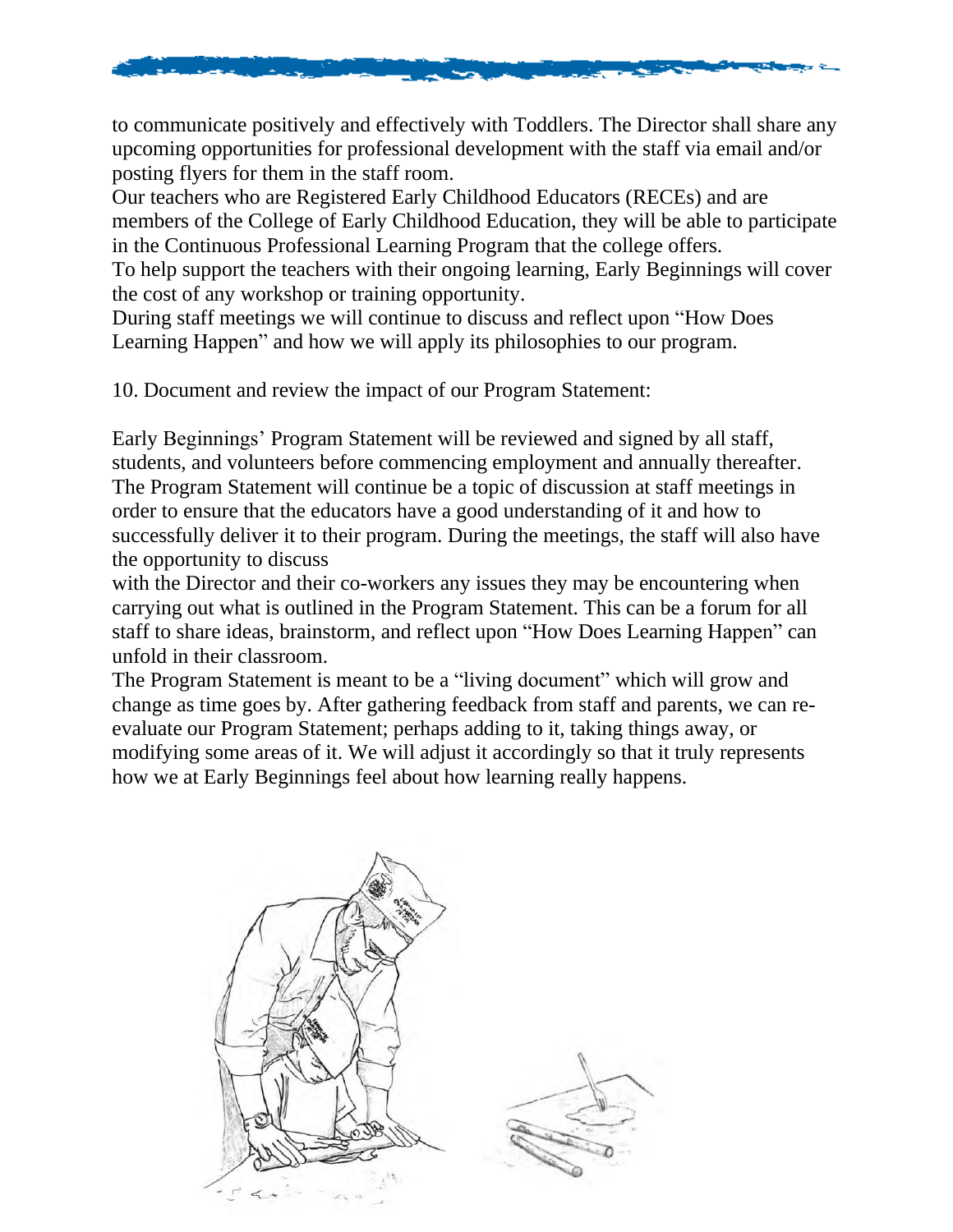

# Soloway Jewish Community Centre

We are affiliated with the Soloway Jewish Community Centre, and our programming incorporates Jewish holidays and traditions in many of our activities.

Our daycare is sensitive in its accommodation and education of children from different cultural backgrounds.

## communication and feedback

Communication between the parents and daycare staff is crucial. The Director communicates to the parents often via email in the form of seasonal newsletters, reminders of "special activities" happening in the classroom, notices of parent/teacher interviews, invitations to special events such as our annual BBQ or Winter Festival, etc....

At pick-up time the teachers will pass along quick messages about your child's day (i.e.: how he/she ate, slept, overall day). If you have any concerns that require a lengthier discussion, we will arrange for a convenient time for you and the teacher to speak, either in person or over the phone.

You will find more information regarding parent concerns/issues in the "*Addressing Parent Concerns/Issues*" policy.

We also ask that parents notify us immediately if there are any changes in contact information. We must always have up-to-date daytime contact information for each child in case of emergency.

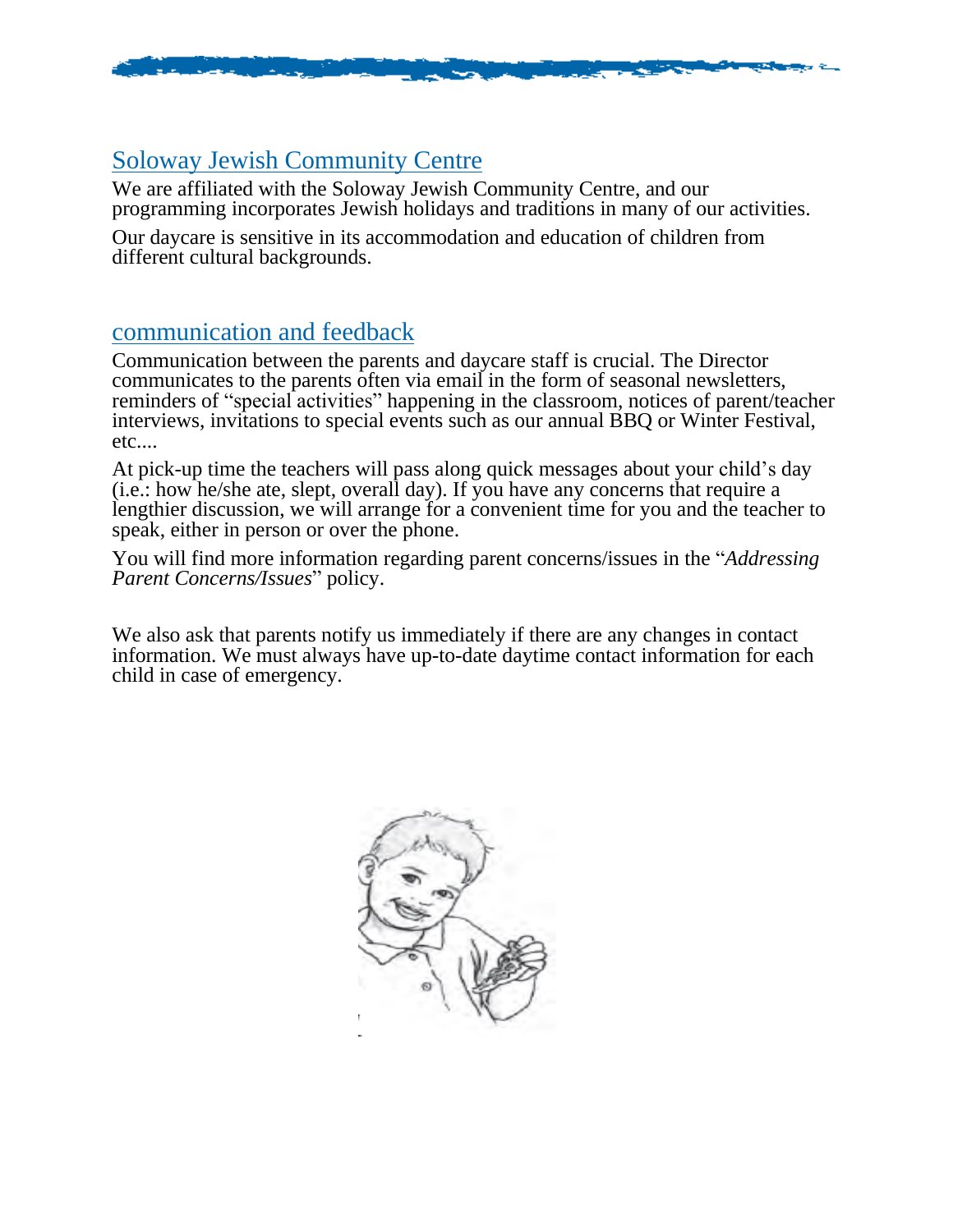# At Our Daycare

#### meals

Early Beginnings maintains a kosher kitchen and serves only kosher food. We provide two snacks (morning and afternoon) and a hot lunch, in accordance with Canada's Food Guide.

We have a full-time cook on-site who prepares most of the food from scratch.

We are a nut-free center and we are able to accommodate children with allergies.

Our Menu: Please note that you may view a copy of both our school year and summer menu on our website under the "Parent Information" tab and it is always posted right outside our dining room.

\* **No Outside Food Please**: Due to being a kosher daycare as well as the possibility of there being children with severe food allergies, we request that no outside food be brought inside the daycare.

### sleep/rest time

All children in the daycare have a two hour rest period. Each child will have their own cot with a fitted sheet, which is provided by us. During the sleep/rest time, the children will be asked to lay on their cot for one hour. For our JKs, our oldest children, there will be a "waker's program" held in the JK classroom. The children who are awake at this time will be offered quiet activities such as coloring, reading books, puzzles, etc…Any children who are still sleeping/resting at this time will be allowed to continue to do so.

For our Toddlers, Junior, and Senior preschoolers, if a child remains awake after being on their cot for the first hour, the teacher may give him/her a book or some other quiet activity.

### birthdays

We realize that celebrating a birthday is a very exciting thing for a child. To help make your child's special day memorable, we will provide a birthday cake for him/her as well as a special birthday hat. Birthdays are celebrated during afternoon snack time. Parent-bought cakes and snacks, however, are not permitted.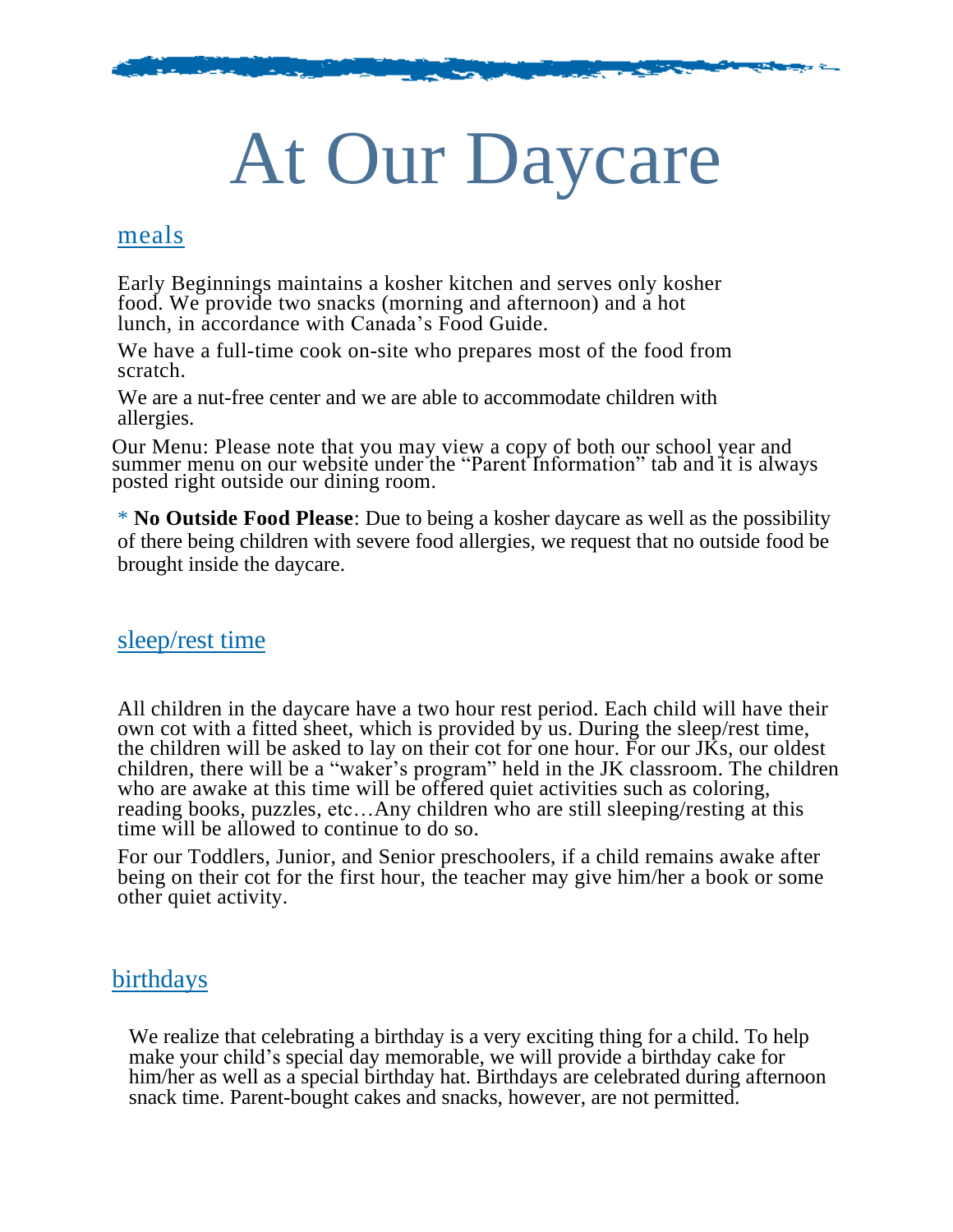# field trips

During the summer months, field trips are planned for our two oldest groups in the daycare. Additional field trips may also be planned for the oldest groups in the fall  $(x1)$  and again in the spring (x1). Parents will be given ample notice of the trips and asked to sign a permission form. In order to go on our field trips we will require parent volunteers. These trips are lots of fun for the children, but our first priority is their safety and supervision. Unfortunately, trips



may be cancelled if there are not enough volunteers to ensure the safety of the children.

# Drop-off and Pick-up



The staff's first responsibility is the supervision of the children in the program. Communication between the parents and teachers is very important to us; however the time that the teachers have to talk during arrival and departure times is limited. As mentioned previously, if necessary, we will find a time that is mutually convenient to discuss and address the concerns you may have.

#### morning drop-off: 7:30 am - 9:30 am

Upon arriving at Early Beginnings in the morning you must walk your child into the daycare, help them get changed (shoes), and sign the attendance book.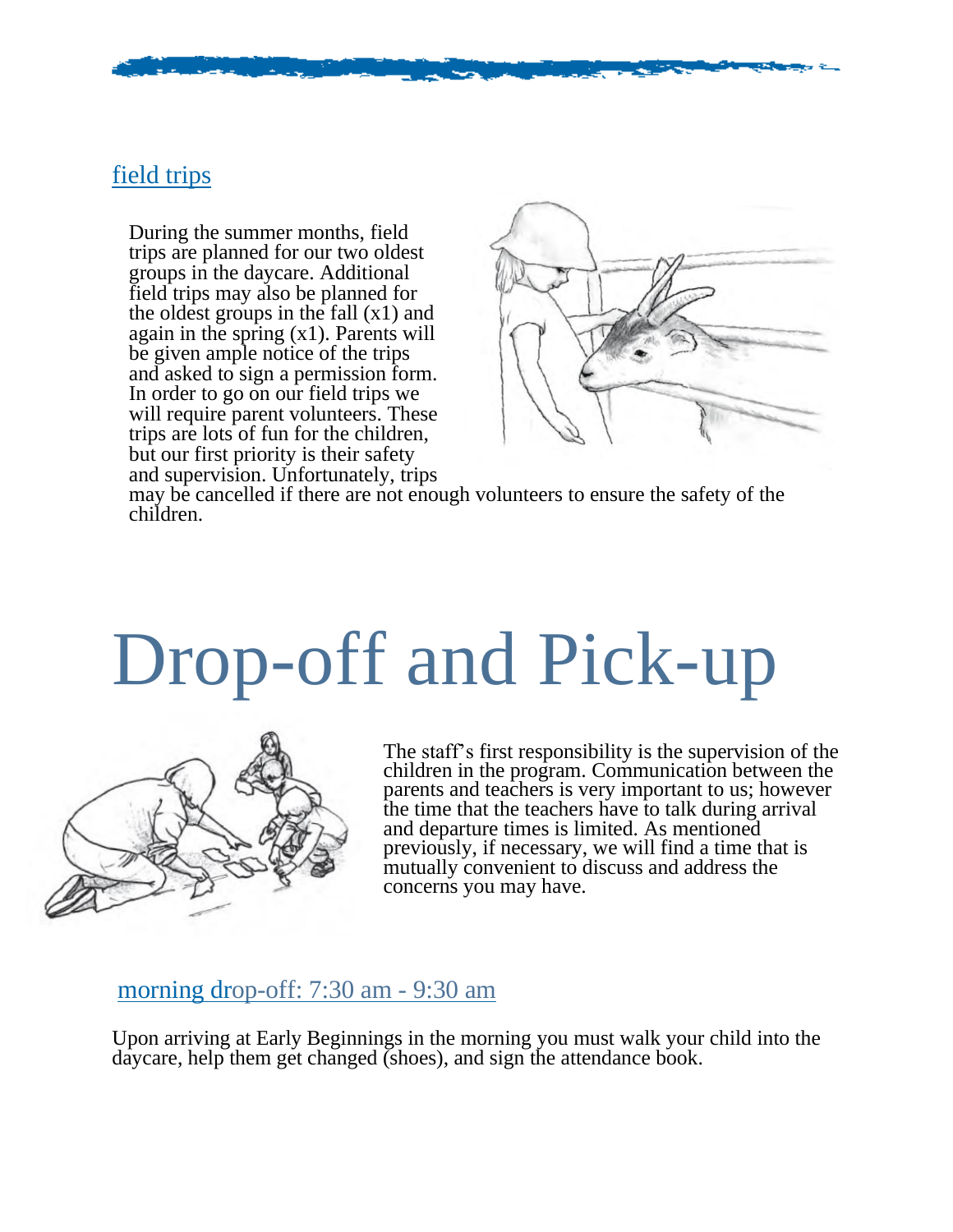

To achieve our goal of active learning is is important that the children be present during the main program. We ask that all children are here by 9:30 at the latest, so

they can benefit from all that our program has to offer, with the exception of doctor appointments and other unforeseen circumstances.

afternoon pickup: by 5:45 pm

When picking up your child please remember to sign him/her out every day. Please make sure that you let a staff member know that you are taking your child.



## late policy

Early Beginnings closes at 5:45 pm (5:30 in July & August). If a child is picked up later than 5:45, the parent will be asked to sign a late sheet and given a written copy of our late policy. After 3 late pickups, the parents will be charged \$50.00. For each late pick-up after that, they will be charged \$20.00. If a child is continually picked up past our closing time, the parents will be contacted by the Director and possibly discharged if the situation cannot be resolved.

### child access policy

A child will not be released to any person who is not authorized by the parent/guardian. Written authorization is required to enact change.

Staff will not release a child to a person if there is any reason to believe the child would be in danger (i.e.: if the person is intoxicated or violent).

According to Federal and Provincial law, both parents have equal access to the child and to information about the child. Our daycare staff will only deny access to a parent if there is a written separation agreement or a legal court order. A copy of the written agreement is required by the daycare center.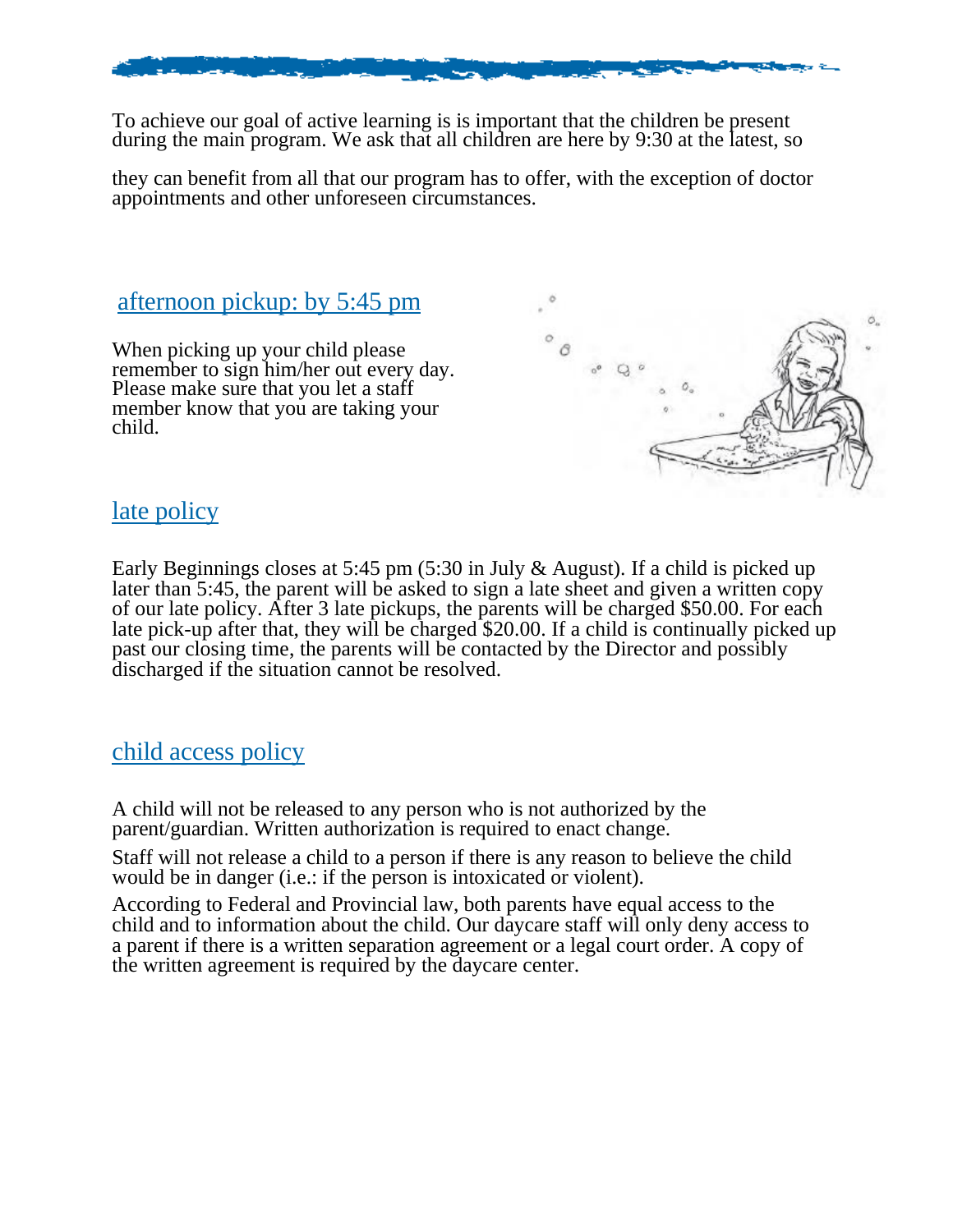# What to bring

# clothing

.

At Early Beginnings your child will regularly engage in fun yet messy activities, such as arts and crafts and sensory exploration. It is a good idea to dress your child in "daycare friendly" clothing: something that you don't mind getting dirty. We also ask that each child has at least one complete set of extra cloths (shirt, pants, socks and underwear).

All clothing must be clearly labelled with their name.

Also note that in keeping in compliance with the Child Care and Early Years Act, the children must go outside to play twice a day for approximately an hour each time, weather permitting. During the summer months the temperature cut off we use is 32C (including humidex). During the winter months the temperature cut off is -15C (including wind chill factor) for all children.

Please ensure that your child has all the outdoor clothing necessary in order to allow him/her to have fun and play comfortably outside.





#### personal items

We discourage children from bringing items/toys from home to daycare. The teachers are not able to keep track of them during the day and they may end up getting lost and/or broken. Toys from home can also be a big distraction in the classroom. However, if your child would like to bring in a stuffed "sleep toy" for nap time, that's fine.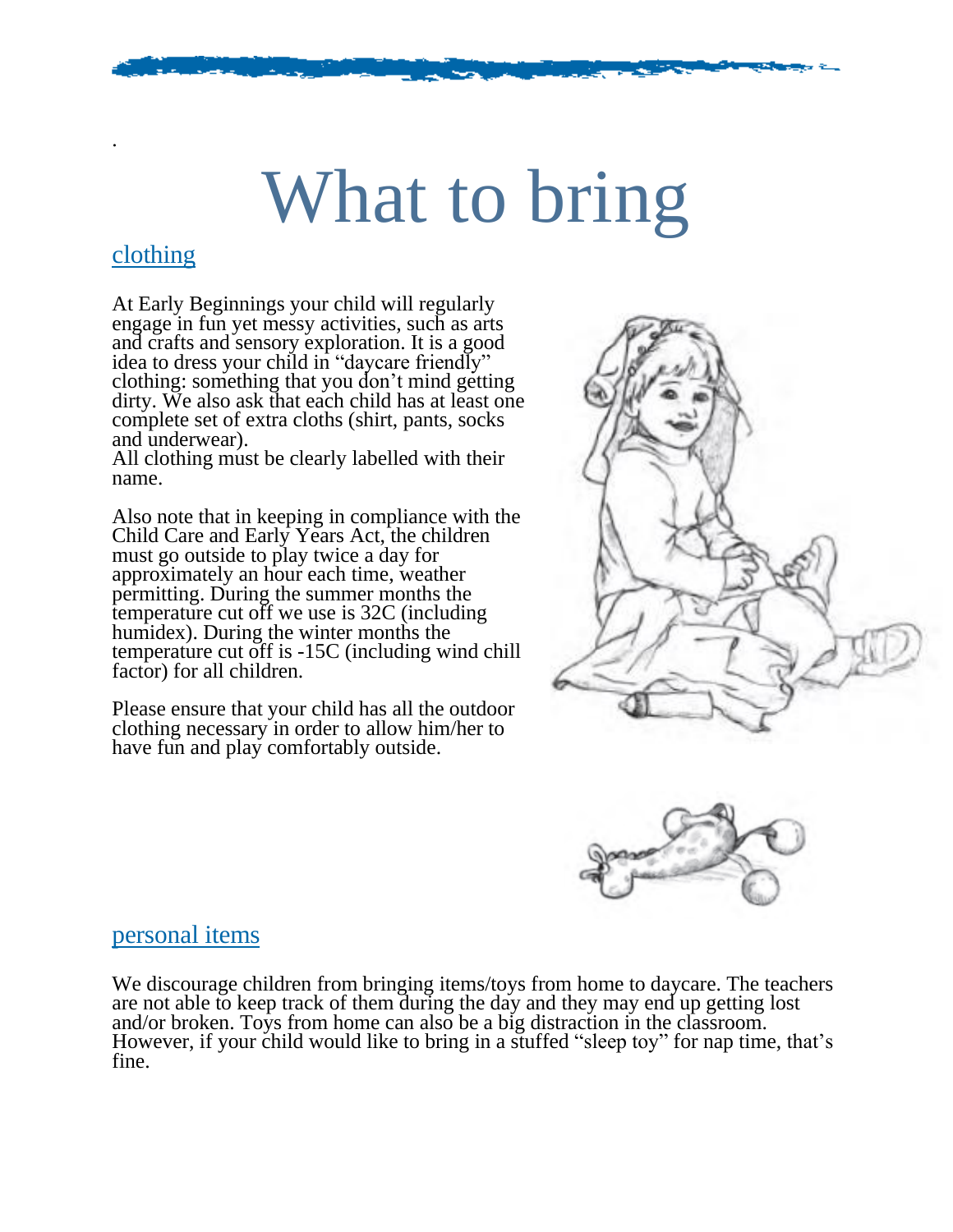# Items to bring….

- \* at least one complete change of clothes, clearly labelled
- \* indoor & outdoor shoes
- \* blanket for nap time
- \* sleep toy for nap time, if needed
- \* for children not yet toilet trained: diapers and wipes.

# Health

## Immunization

Children attending licensed child care facilities in Ontario must be immunized as required by the Child Care and Early Years Act. We will need an up-to-date copy of your child's immunization records to keep in his/her file.

# if your child is ill

The health of all children at Early Beginnings is very important to us. Please do

not bring your child to daycare if he/she is not well enough to participate in both indoor and outdoor programming.

If your child becomes sick during the day, a staff member will call you to make arrangements for pick-up as soon as possible. If your child has a fever, he/she must stay home and they must be fever-free for 24 hours before returning to daycare. We also have the same "24 hour free" policy for diarrhea, vomiting, and any other communicable illnesses. These policies are in place to protect the health of all children at Early Beginnings as well as to try and prevent outbreaks of illness.

Daycare fees cannot be refunded or reduced to make up for days missed as a result of illness.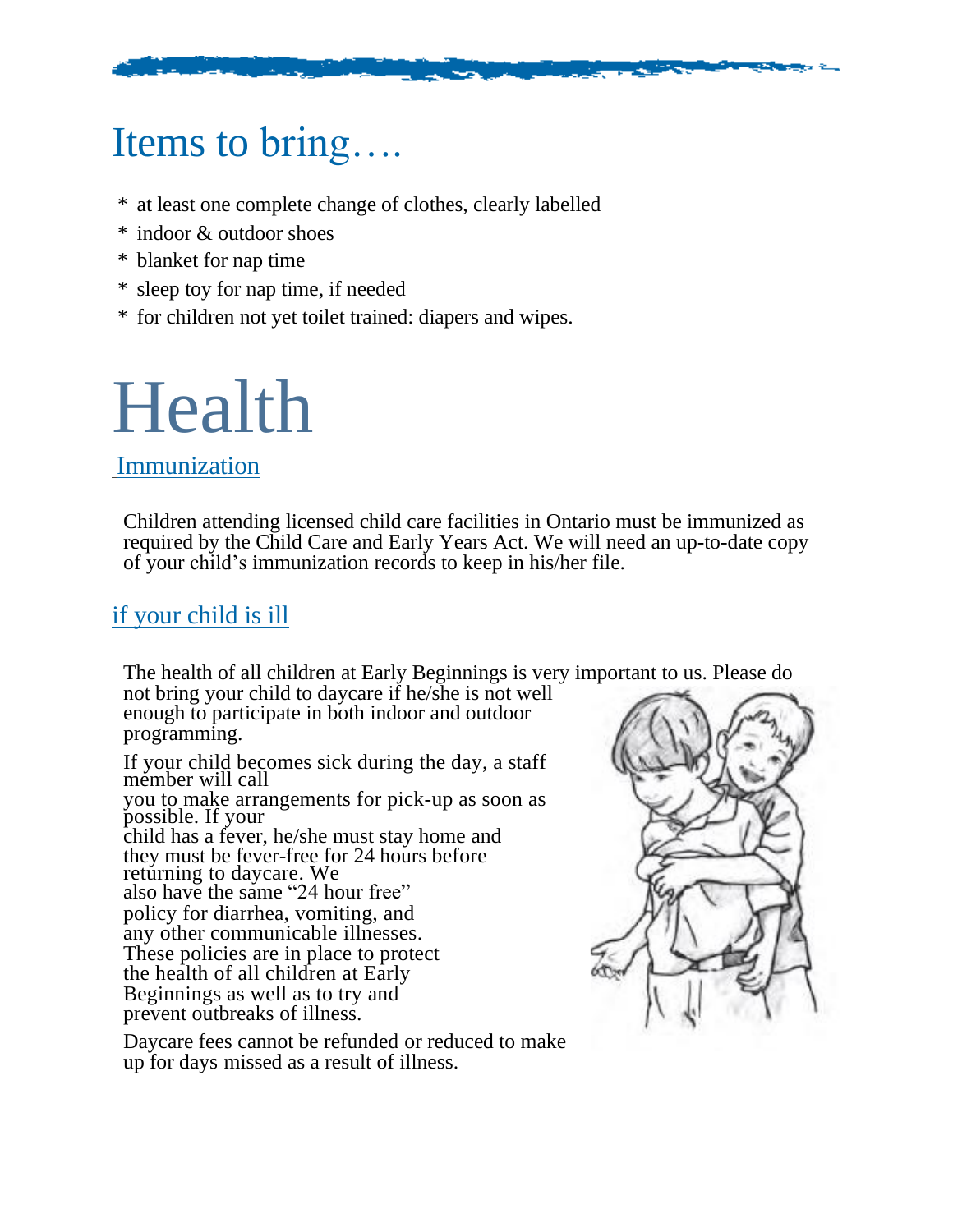# **Emergencies**

Early Beginnings has Emergency Management Policies and Procedures in place.

In the event of an emergency, we will contact 911 immediately, and will notify the parents/guardians by phone or via email as soon as possible. Please note that, as we are part of the Jewish Community Campus, security

guards and emergency first aid responders can provide immediate assistance, if necessary.

# Administration of medication

Should your child require medication while attending daycare, the following procedures must be followed:

- \* Medications are stored in the downstairs office area, either in the refrigerator or in our medication box (a secure metal container), as per the medication requirements.
- \* Medication can only be given to a child if the parent has given written authorization by filling out the medication form in our medication book.
- \* Medication must be in its original container as supplied by a pharmacist or from the original package, which must be clearly labelled with the child's name, name of medication, the dosage, and directions for storage and administration.
- \* Each of the teachers is responsible for giving the medication to the children in their group.
- \* Vitamins are considered medication and therefore follow the same requirements as listed above.

PLEASE NOTE: We are not permitted to administer fever-masking medications (i.e. Tempra, Tylenol, Advil)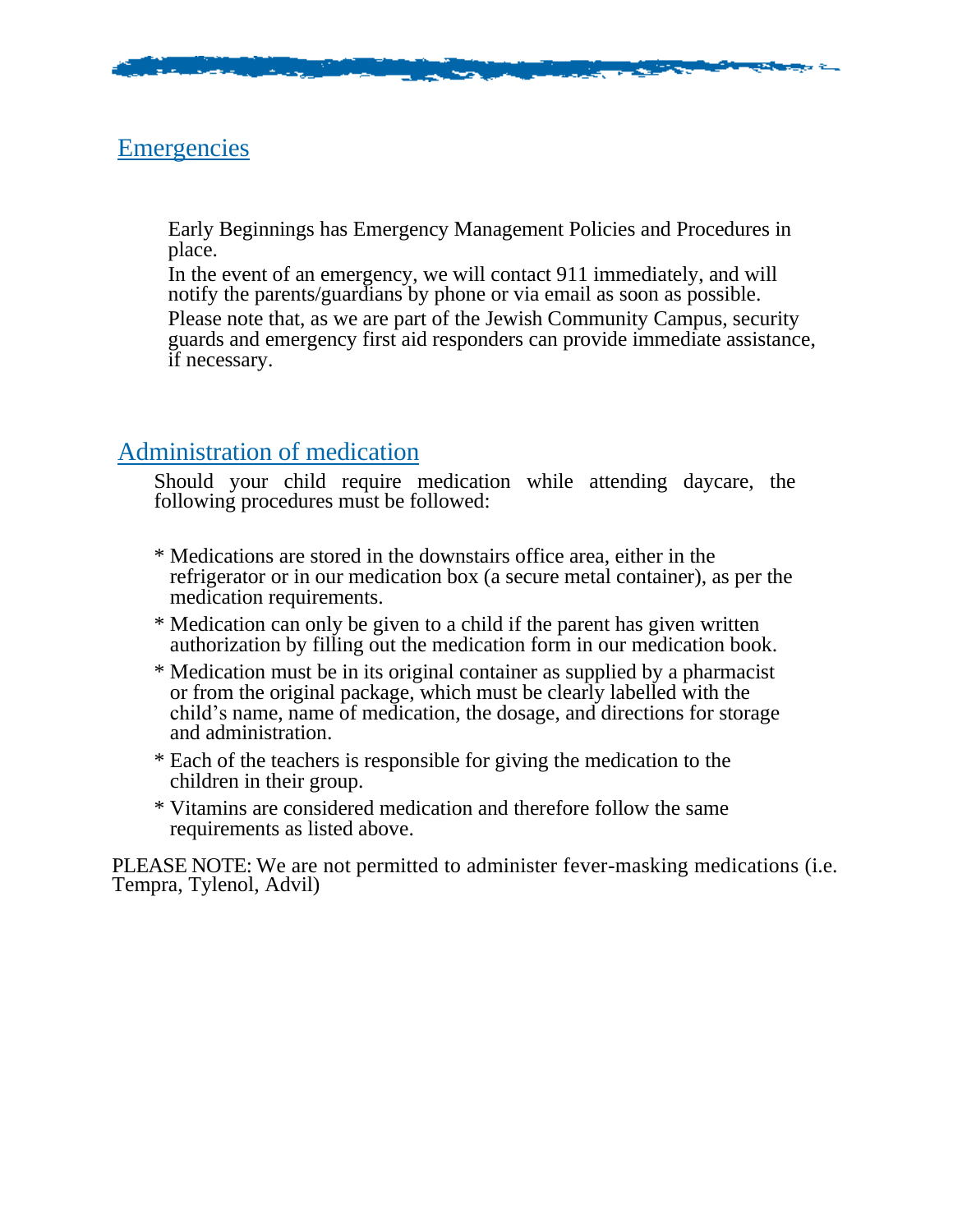# Policies

# Admission and discharge policy

Children are admitted on a first come, first served basis, depending on their age and spots available.

Before starting full-time at the centre, your child will come in for "integration visits" so he/she can get to know the teachers, other children, and become comfortable in the physical environment. These visits take place in the morning from approximately 9:00-11:00am and one parent must accompany the child. We recommend one to three of these visits.

Occasionally, children experience challenging behaviors. This is a normal part of development. If a child becomes verbally and/or physically abusive on a regular basis, the parents will be notified and asked to assist us in dealing with these behaviors. If we feel that the child needs further assistance we may need to consult with an outside professional, such as a behaviour consultant. If, after exhausting all of our possibilities, the child continues to demonstrate the extreme behaviors and disrupts the program, he/she will have to be discharged.

# Wait list policy

December 1, 2016

Early Beginnings uses the City of Ottawa Child Care Registry and Waitlist (https://onehsn.com/Ottawa). Any parent who contacts us about how to put their child on our waitlist will be referred to the Registry.

We also maintain a separate waitlist for siblings of children who currently attend Early Beginnings and for people who currently reside outside of Canada and are unable to add their name to the Registry.

When we find out that a space will become available, the Director will log into the Registry and search for someone who is best matched to the empty spot. We do our best to honor the order of application dates but there are other variables to consider when filling a space. These variables may include but are not limited to, the age that the child will be when the space is available, any specific cultural requirements (ie. kosher food, Jewish program content), or the child having a sibling who currently attends or used to attend the center. Siblings of children who are enrolled in our program as well as returning families will be given priority when a space becomes available.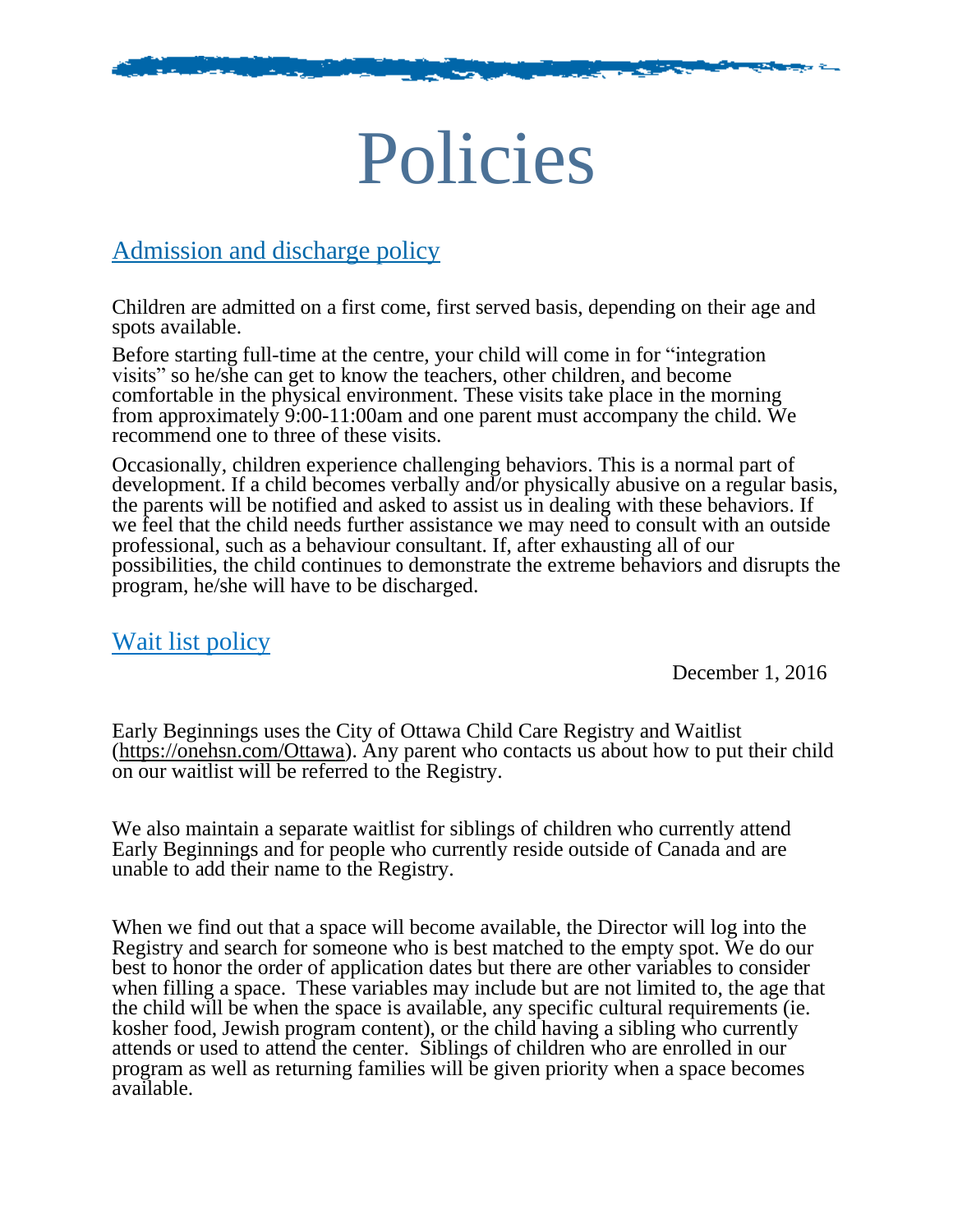

Should a parent enquire about their status on the registry/waitlist, the Director will log into the system, search for their child's name, and inform the parent of where they are on the list in terms of their application date (ie. they are number 24 out of 65 applications). At this time the Director will also inform the parent that it may not be an accurate picture, due to the fact that there may be names on the list of children who no longer require child care. No names or personal information of other people on the registry will be shared.

When a potential child is chosen from the Registry, his/her parent is contacted by the Director and invited in for a tour of the center. If they choose to take the space that is being offered to them, Early Beginnings will ask for a non-refundable deposit to hold that space. The entire amount of the deposit is used towards the child's first month's fees. The deposit to hold a Toddler space is \$1,000 and a Preschool space is \$800.

If after coming in for a tour of the center, a parent declines the space, the Director will contact the next person on the registry whose child is or will be closest to the age we are looking for.

Once we have found a child to fill a space on a specific date and a deposit has been received, the parent(s) will be given a registration package to fill out and dates for the child's integration visits will be determined.

### Withdrawal policy

In the event that you wish to withdraw your child from Early Beginnings, we require one month notice (in writing) to the Director. If withdrawal of the child is immediate (i.e.: one month's notice is not given), parents are required to pay for one additional month of daycare fees, as well as submitting a written withdrawal letter immediately.

Please note that summer withdrawal without payment from the program is not possible.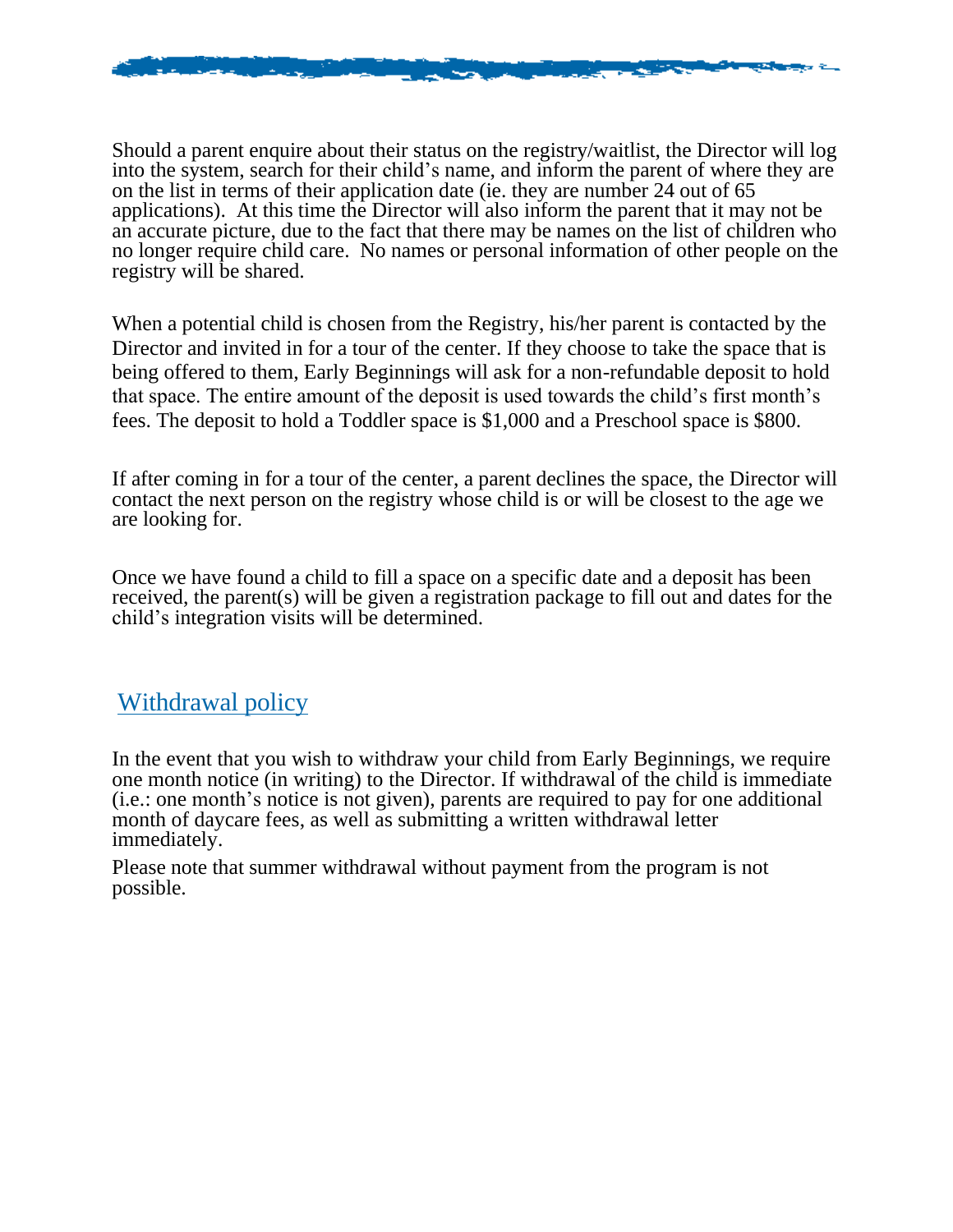

# Prohibited practices policy

The teacher's role at Early Beginnings is to be a supporter of each child's individual development. Although at times, the teacher may appear to be a passive observer, an acute awareness and evaluation of the program and child development is taking place. Each child is given the freedom to choose his/her place of play in the classroom. The teacher may offer guidance or redirect a child to another area of play when deemed necessary. Teachers will also give positive reinforcement to acknowledge and support a child's efforts and accomplishments.

Unacceptable/unwanted behavior is dealt with verbally and in a positive way. When dealing with a behavior/situation, the teacher will acknowledge and be respectful of the child's feelings, help with problem-solving, and work with the child to find a way to "work it out".

If a child is unable to cope in a situation he may be encouraged to play in another area more suitable for his needs at the time. This could be with another group, another child, or alone. Removal from the play area to sit quietly in a non-participating role would be viewed as a final reprimand.

The child is invited to return to play/the area when he feels that he is ready and able to play in an acceptable manner.

It should be noted that occasional emotional outbursts are viewed as a normal part of a child's development. The same view applies to occasional acts of unacceptable behavior. Our first concern would be for the child's feelings and to support and encourage the child to find a more acceptable outlet for his/her emotions.

### **Guiding Children's behavior should be:**

- related to the nature of the inappropriate/unacceptable behavior
- appropriate to the developmental level of the child
- used in a positive and consistent manner
- designed to assist the child learn appropriate behavior
- implemented as soon as possible after inappropriate/unacceptable behavior
- discussed with the team, director and/or parent if a difficult situation arises with a child

### **No staff, student, or volunteer at Early Beginnings Daycare shall engage in the following Prohibited Practices:**

• corporal punishment of a child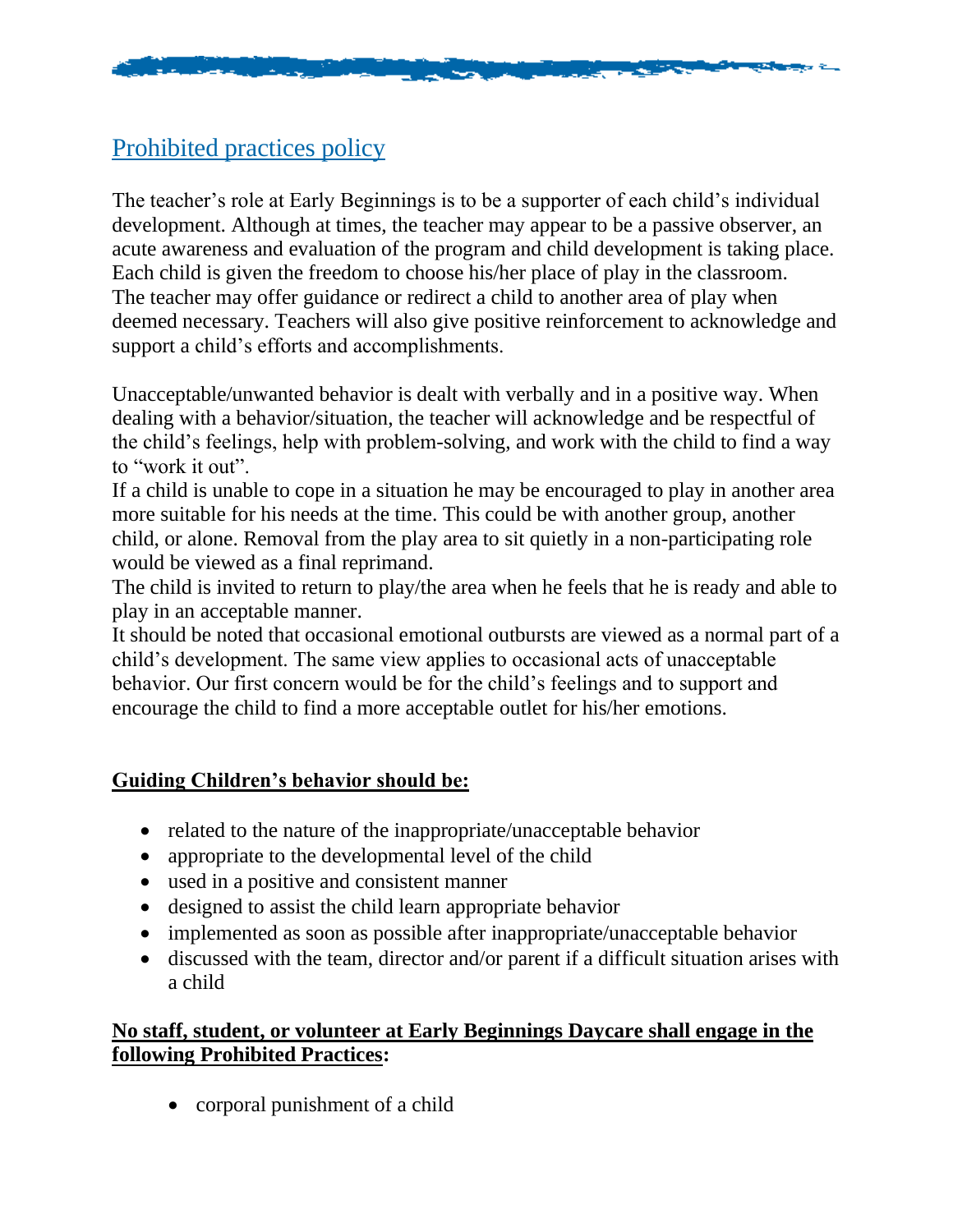

- deprivation of a child's basic needs of food (ie: telling a child he/she cannot have "a sandwich until they eat all their soup"), shelter, clothing, or bedding
- the use of a locked or lockable room or structure to confine a child who has been withdrawn from other children

Isolating a child from play is considered an extreme measure.

Management of some behaviors that have been extraordinarily difficult to deal with and/or may be of a developmental concern must be discussed with the daycare director, the child's parents, and possibly other resources such as Children's Integration Support Services (CISS).

### **Monitoring the Prohibited Practices Policy and Ensuring Compliance:**

- The policy shall be reviewed (read and signed) by all staff, students, and volunteers before they begin work at Early Beginnings and annually afterwards.
- This policy and related sections of the Program Statement will be reviewed and discussed during staff meetings. Staff will be encouraged to speak about any difficulties they are having and as a group, we will attempt to problem solve and come up with possible strategies to assist the person having difficulties.
- The Director will observe the program and make note of each staff member's interactions with the children regarding behavior management. If needed, feedback/coaching will be given to the staff member as soon as possible and recorded on a Behavior Management form. The Director and staff will both sign it. It will be kept in the employee's file.
- This policy will be discussed during the staff's annual evaluation.

#### **Contravention of the Prohibited Practices Policy:**

All staff must adhere to Early Beginnings' Prohibited Practices Policy. Employees having difficulty following the guidelines of this policy will be encouraged to discuss their difficulty and will be offered the necessary help/coaching.

If the employee is still having difficulty, a probation period in writing will be given. Should an employee persistently not follow the guidelines of the policy, she/he will be asked to resign. Any staff member who uses physical punishment will be asked to leave immediately.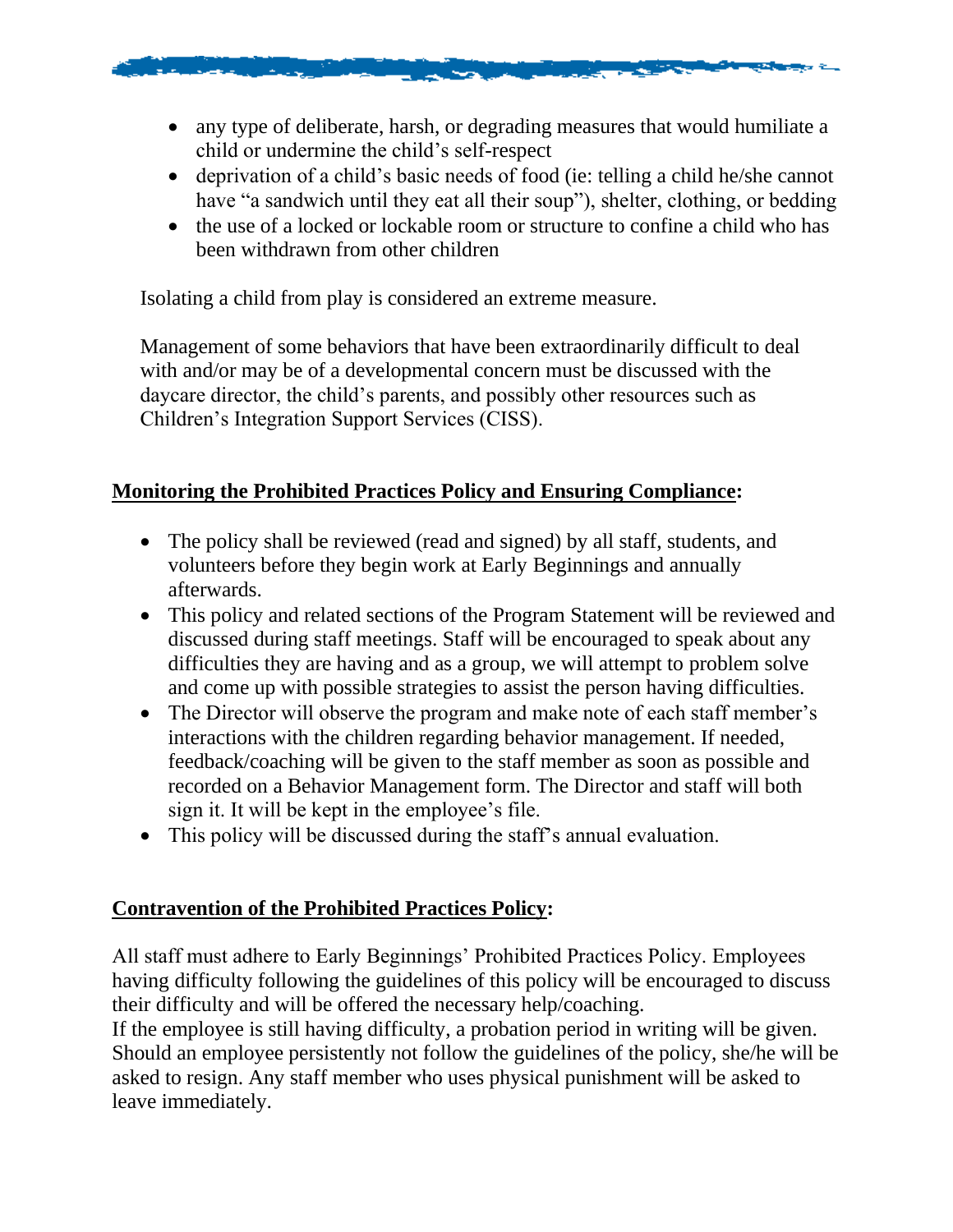

# Supervision of Volunteers and Students Policy (updated Aug/2016):

Every volunteer and student that participates in Early Beginnings' program will be:

- Supervised by a regular staff person at *all times*
- Not be permitted to be left alone with any child

Other guidelines for volunteers and students:

- A student or volunteer will not be given direct responsibility for any child; this includes escorting children to the bathroom.
- Please dress in clean and comfortable clothing that will allow you to move freely and sit on the floor with the children. Jeans are permitted (no rips or low rise please).
- Please dress for the weather! The children are outside for 2 hours per day; make sure you have weather-appropriate clothing.
- Only regular staff will be responsible for any necessary disciplinary action.
- You are responsible for following the direction of the staff to whom you are assigned.
- Due to possible allergies, no student or volunteer shall offer or provide/serve food unless directly supervised. Only Early Beginnings' staff will administer medication to children.
- Please use age appropriate language with the children.
- Smoking is not permitted at any time.
- For the safety of the children please keep your adult socialization to a minimum during program or outside time.
- All students and volunteers must have a valid current criminal reference check (vulnerable sector) before commencing any hours in the center.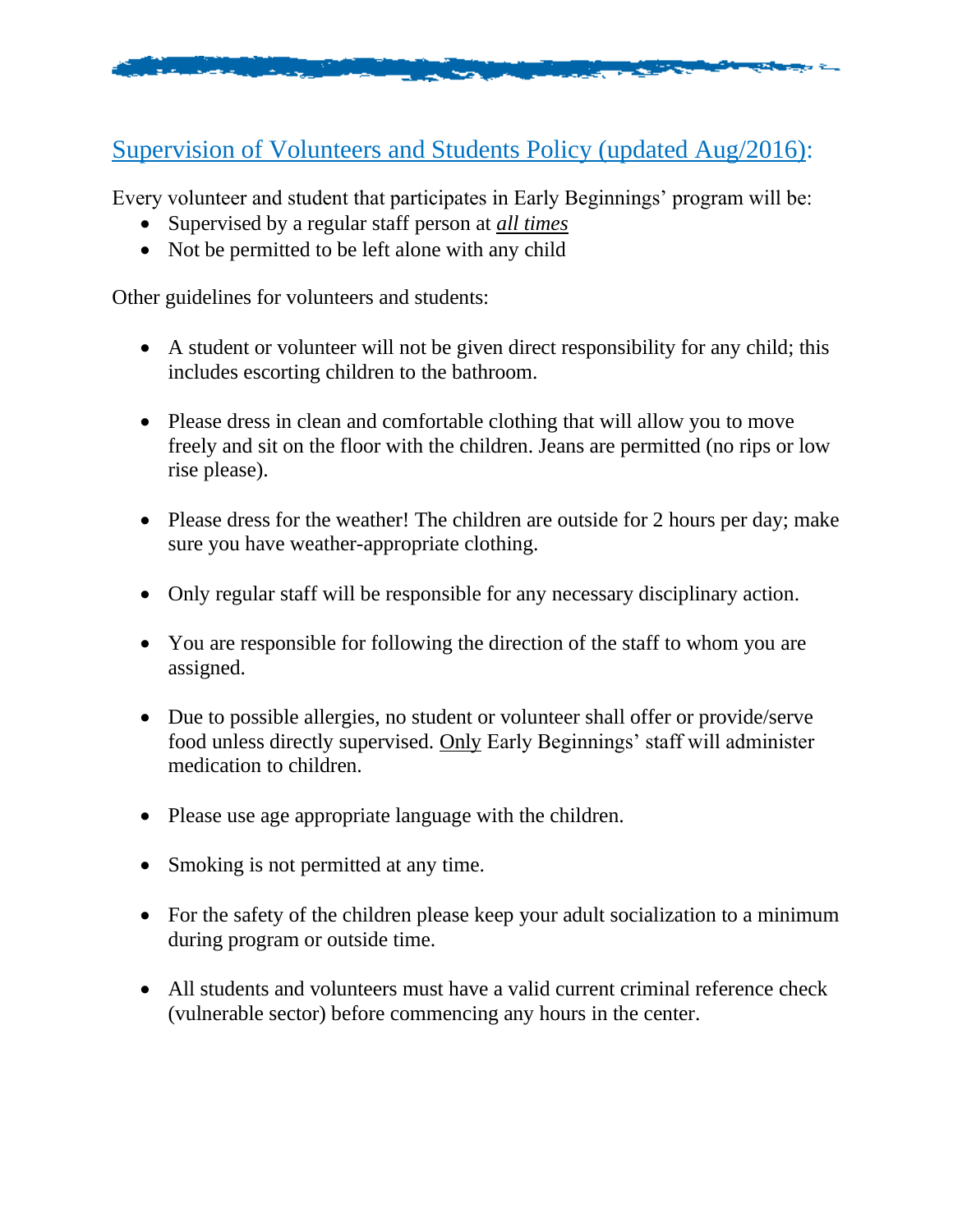

# **Early Beginnings Multicultural Child Development Centre of Ottawa-Carleton**

# Parent Issues and Concerns Policy and Procedures

### September 1, 2017

At Early Beginnings communication with our families is of paramount importance. Whether it is between the parents and educators or parents and the Director of the center, we want to ensure that the lines of communication are always open.

All issues and concerns raised by parents/guardians will be taken seriously and will be addressed. Every effort will be made to address and resolve issues and concerns to the satisfaction of all parties and as quickly as possible.

Issues/concerns may be brought forward verbally or in writing. Responses and outcomes will be provided verbally, or in writing upon request. The level of detail provided to the parent/guardian will respect and maintain the confidentiality of everyone involved. Every issue and concern will be treated confidentially and every effort will be made to protect the privacy of parents/guardians, children, staff, students and volunteers, except when information must be disclosed for legal reasons (e.g. to the Ministry of Education, College of Early Childhood Educators, law enforcement authorities or a Children's Aid Society).

An initial response to an issue or concern will be provided to parents/guardians within two business days. The person who raised the issue/concern will be kept informed throughout the resolution process. Investigations of issues and concerns will be fair, impartial and respectful.

### **Concerns about the Suspected Abuse or Neglect of a child**

Everyone, including members of the public and professionals who work closely with children, is required by law to report suspected cases of child abuse or neglect.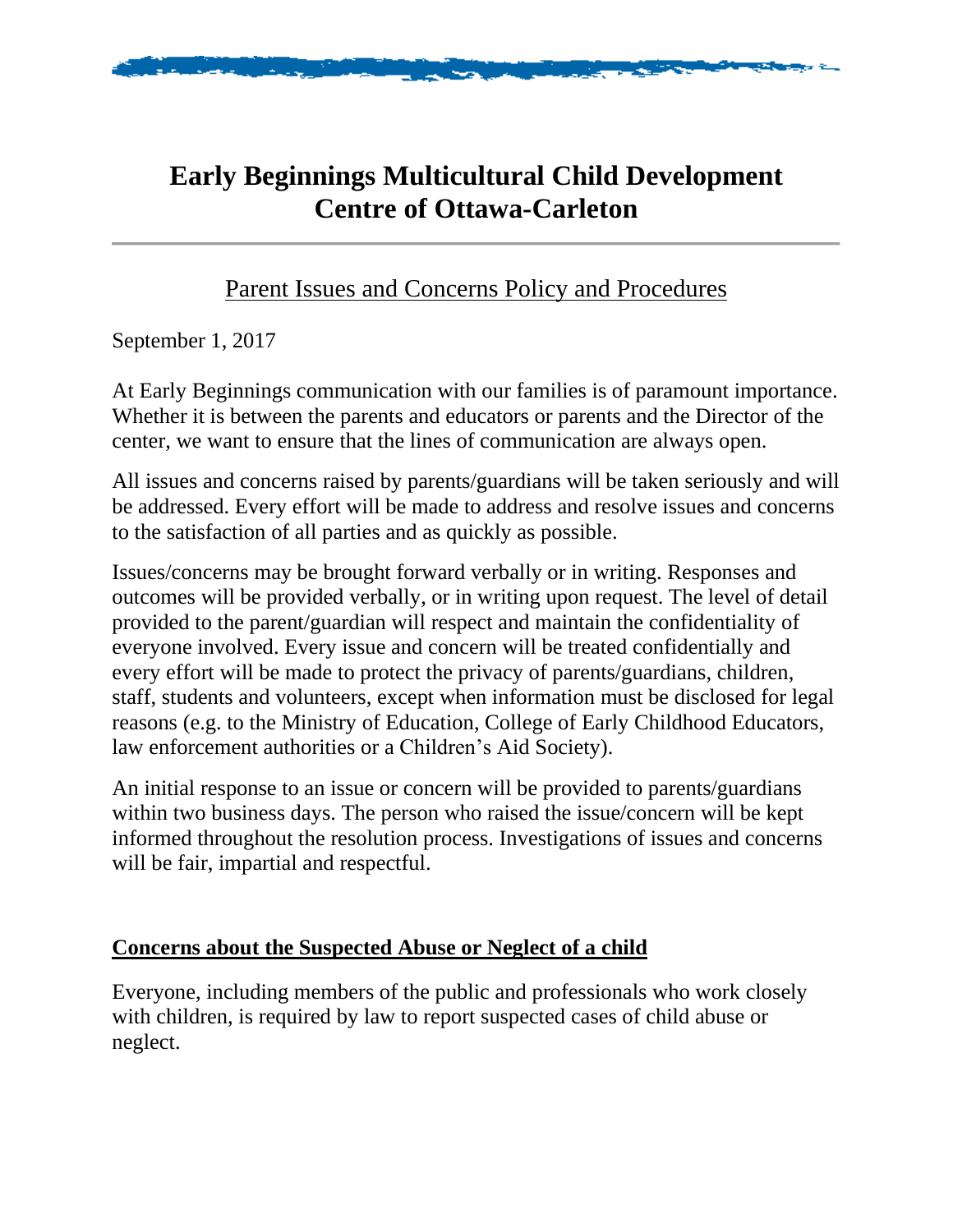

If a parent/guardian expresses concerns that a child is being abused or neglected, the parent will be advised to contact the local [Children's](http://www.children.gov.on.ca/htdocs/English/childrensaid/reportingabuse/CASLocations.aspx) Aid Society (CAS) directly.

Persons who become aware of such concerns are also responsible for reporting this information to CAS as per the "Duty to Report" requirement under the *Child and Family Services Act*.

## **Procedures Regarding Parent Issues/Complaints**

Minor issues (ie: a misplaced article of clothing or a question about a child's day) are dealt with by the child's teachers and parents. The parent/guardian can approach the teacher during drop-off or pick-up time about their concern. If it is an issue that requires a more lengthy discussion, a time can be arranged for them to meet, either in person or over the phone the next day or as soon as possible.

If a parent has more serious issues such as:

- their child's behavior
- their child's development
- a concern regarding one of our educators
- a complaint about the daycare in general (ie: the menu, our fees, one of our policies), they should reach out to the Director of the center either by phone, email, or in person.

The parents and the Director will discuss the issue together (in person, over the phone, or via email) and attempt to resolve it. If necessary, the educator(s) may need to be consulted and/or brought into the discussion

Should the issue fail to be resolved after discussions between the parents and Director, the Board of Directors will be notified and asked for their assistance in resolving the issue.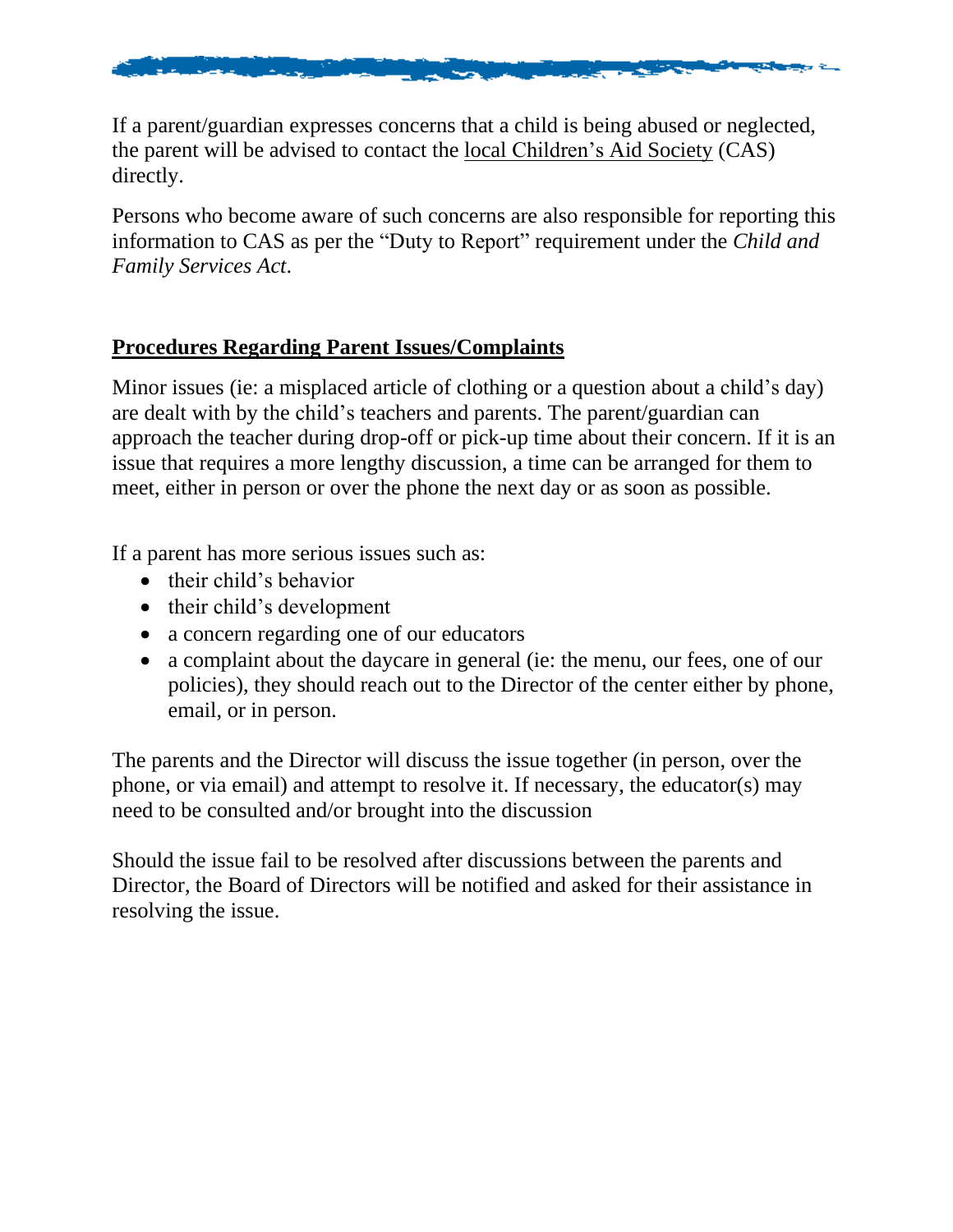

# **Procedures**

| <b>Examples of</b>                                                                                                                                                                  | <b>Steps for Parent and/or</b>                                                                                                                                                                                                                                                              | <b>Steps for Staff and/or Licensee in</b>                                                                                                                                                                                                                                                                                                                                                                                                                                                                                                                                                                                                                                                                                                                                                                                                                                                                                                                                                                                                                              |
|-------------------------------------------------------------------------------------------------------------------------------------------------------------------------------------|---------------------------------------------------------------------------------------------------------------------------------------------------------------------------------------------------------------------------------------------------------------------------------------------|------------------------------------------------------------------------------------------------------------------------------------------------------------------------------------------------------------------------------------------------------------------------------------------------------------------------------------------------------------------------------------------------------------------------------------------------------------------------------------------------------------------------------------------------------------------------------------------------------------------------------------------------------------------------------------------------------------------------------------------------------------------------------------------------------------------------------------------------------------------------------------------------------------------------------------------------------------------------------------------------------------------------------------------------------------------------|
| <b>Issue/Concern</b>                                                                                                                                                                | <b>Guardian to Report</b><br><b>Issue/Concern:</b>                                                                                                                                                                                                                                          | responding to issue/concern:                                                                                                                                                                                                                                                                                                                                                                                                                                                                                                                                                                                                                                                                                                                                                                                                                                                                                                                                                                                                                                           |
| <b>Program Room-</b><br><b>Related</b><br>E.g: schedule,<br>sleep<br>arrangements,<br>toilet training,<br>indoor/outdoor<br>program<br>activities, feeding<br>arrangements,<br>etc. | Raise the issue or concern to<br>the educator( $s$ )<br>0r<br>to the Director of the center                                                                                                                                                                                                 | Address the issue/concern at the<br>$\overline{\phantom{a}}$<br>time it is raised<br><b>or</b><br>arrange for a meeting with the<br>-<br>parent/guardian the next day or as<br>soon as possible<br>Document the issues/concerns in detail.<br>*Please note that documentation may not<br>always be necessary in the case of minor<br>issues.*<br>Documentation should include:<br>the date and time the issue/concern<br>was received;<br>the name of the person who<br>$\blacksquare$<br>received the issue/concern;<br>the name of the person reporting the<br>$\blacksquare$<br>issue/concern;<br>the details of the issue/concern; and<br>any steps taken to resolve the<br>issue/concern and/or information<br>given to the parent/guardian<br>regarding next steps or referral.<br>Provide contact information for the<br>appropriate person if the person being<br>notified is unable to address the matter.<br>Ensure the investigation of the<br>issue/concern is initiated by the<br>appropriate party within [insert<br>number] business days or as soon as |
| <b>General, Centre-</b><br>or Operations-<br><b>Related</b><br>E.g: child care<br>fees, hours of<br>operation,<br>staffing, waiting<br>lists, menus, etc.                           | Raise the issue or concern to<br>the Director of the center                                                                                                                                                                                                                                 |                                                                                                                                                                                                                                                                                                                                                                                                                                                                                                                                                                                                                                                                                                                                                                                                                                                                                                                                                                                                                                                                        |
| <b>Staff or Director</b><br><b>Related Issue</b>                                                                                                                                    | Raise the issue or concern to<br>the individual directly<br>-<br><sub>or</sub><br>the Director.<br>All issues or concerns about the<br>conduct of staff, duty parents, etc.<br>that puts a child's health, safety<br>and well-being at risk should be<br>reported to the supervisor as soon |                                                                                                                                                                                                                                                                                                                                                                                                                                                                                                                                                                                                                                                                                                                                                                                                                                                                                                                                                                                                                                                                        |
|                                                                                                                                                                                     | as parents/guardians become<br>aware of the situation.                                                                                                                                                                                                                                      | reasonably possible thereafter.<br>Document reasons for delays in                                                                                                                                                                                                                                                                                                                                                                                                                                                                                                                                                                                                                                                                                                                                                                                                                                                                                                                                                                                                      |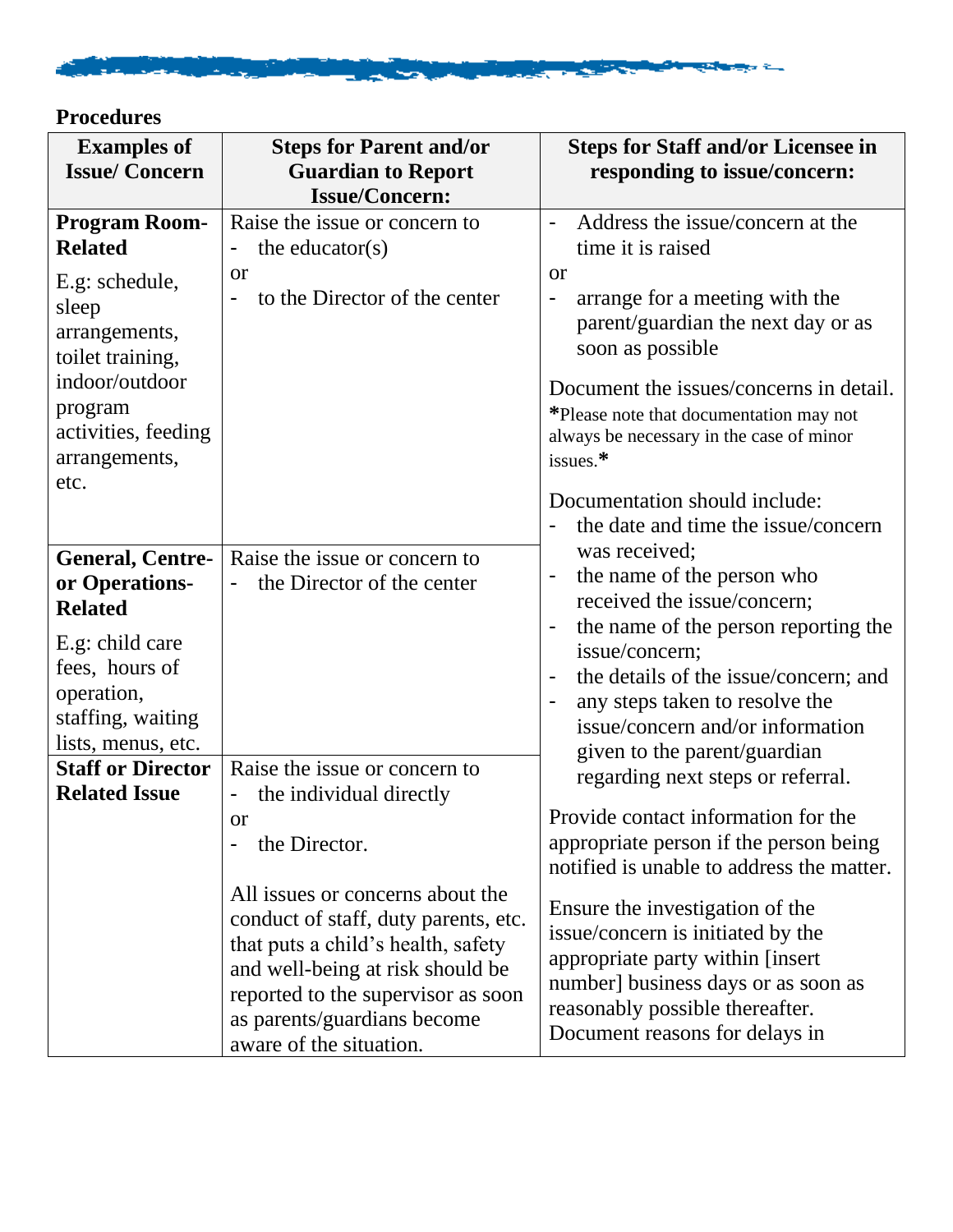| the country of the control of the control of the control of the control of the control of the control of the control of |                                                                                                                                                                                                                                                        |                                                                                                    |  |
|-------------------------------------------------------------------------------------------------------------------------|--------------------------------------------------------------------------------------------------------------------------------------------------------------------------------------------------------------------------------------------------------|----------------------------------------------------------------------------------------------------|--|
| <b>Examples of</b>                                                                                                      | <b>Steps for Parent and/or</b>                                                                                                                                                                                                                         | <b>Steps for Staff and/or Licensee in</b>                                                          |  |
| <b>Issue/Concern</b>                                                                                                    | <b>Guardian to Report</b>                                                                                                                                                                                                                              | responding to issue/concern:                                                                       |  |
|                                                                                                                         | <b>Issue/Concern:</b>                                                                                                                                                                                                                                  |                                                                                                    |  |
| Student-/                                                                                                               | Raise the issue or concern to                                                                                                                                                                                                                          | writing.                                                                                           |  |
| Volunteer-                                                                                                              | the staff responsible for                                                                                                                                                                                                                              |                                                                                                    |  |
| <b>Related</b>                                                                                                          | supervising the volunteer or                                                                                                                                                                                                                           | Provide a resolution or outcome to the<br>$parent(s)/quantian(s)$ who raised the<br>issue/concern. |  |
|                                                                                                                         | student                                                                                                                                                                                                                                                |                                                                                                    |  |
|                                                                                                                         | or                                                                                                                                                                                                                                                     |                                                                                                    |  |
|                                                                                                                         | the Director                                                                                                                                                                                                                                           |                                                                                                    |  |
|                                                                                                                         | All issues or concerns about the<br>conduct of students and/or<br>volunteers that puts a child's<br>health, safety and well-being at<br>risk should be reported to the<br>supervisor as soon as<br>parents/guardians become aware<br>of the situation. |                                                                                                    |  |

Issues/concerns related to compliance with requirements set out in the *Child Care and Early Years Act., 2014* and Ontario Regulation 137/15 should be reported to the Ministry of Education's Child Care Quality Assurance and Licensing Branch.

Issues/concerns may also be reported to other relevant regulatory bodies (e.g. local public health department, police department, Ministry of Environment, Ministry of Labour, fire department, College of Early Childhood Educators, Ontario College of Teachers, College of Social Workers etc.) where appropriate.

**Contacts:** [insert information, e.g. agency/organization contacts, supervisor and/or individual who oversees the programs, ministries and local authorities, professional membership bodies]

Ministry of Education, Licensed Child Care Help Desk: 1-877-510-5333 or [childcare\\_ontario@ontario.ca](mailto:childcare_ontario@ontario.ca)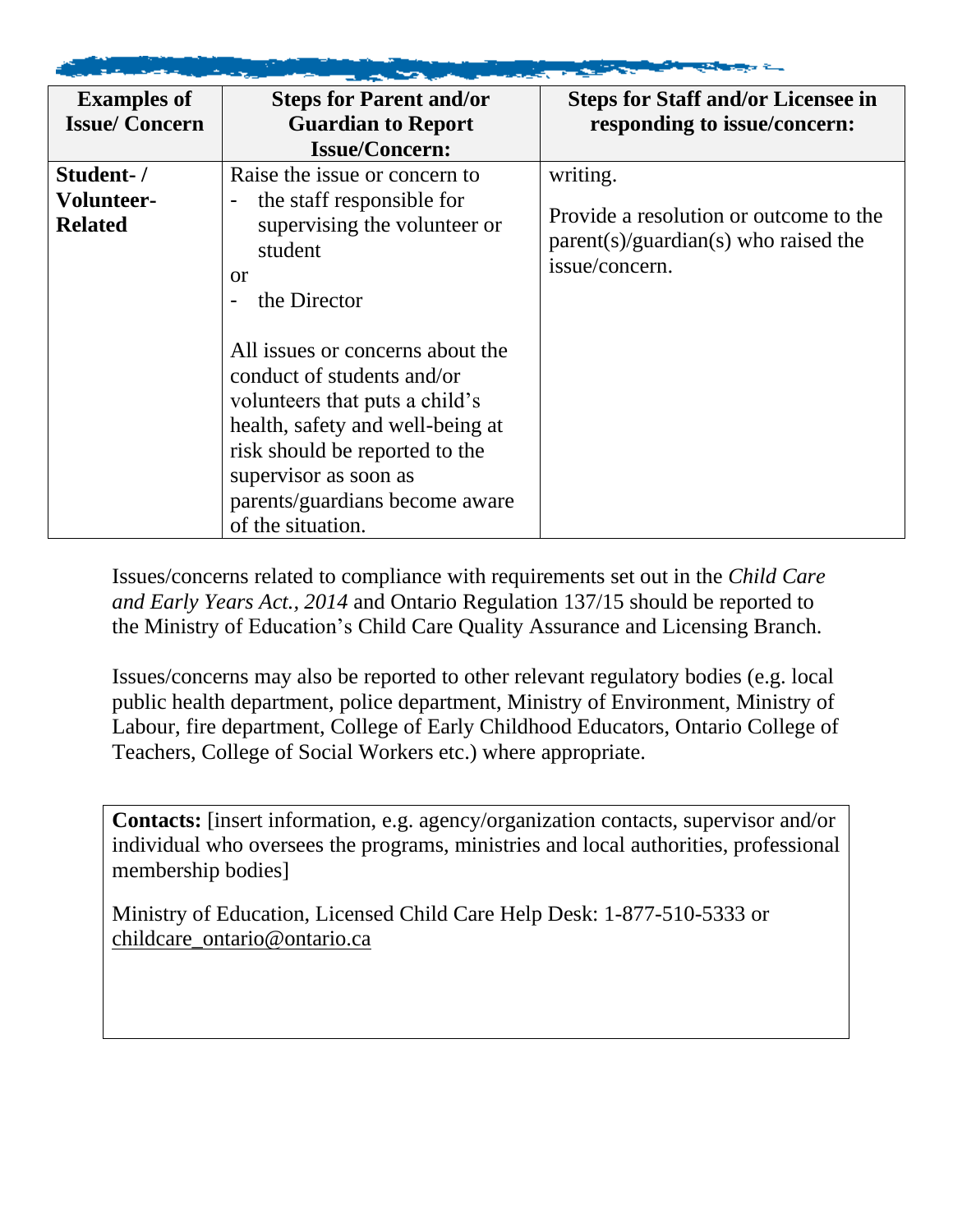# Fees and Payment

Effective January  $1<sup>st</sup>$ , 2022, our fees are as follows: Toddler program: \$63.25 per day Preschool and JK program: \$51.25 per day

We accept cheques and e-transfers. **Fees are due on the 1 st of the month**. You can split your payment in two and date your second cheque or send your second etransfer on the last working day of the month.

Cheques are deposited on the 15th and last working day of the month. If the 15th falls on a weekend, cheques will be deposited on the following Monday.

Fees are subject to change.

Please note that no credit is given for statutory holidays, illness or family vacation. Early Beginnings is open year round, except for statutory holidays, Rosh Hashanah, and Yom Kippur. We remain open for Remembrance Day and Easter Monday.